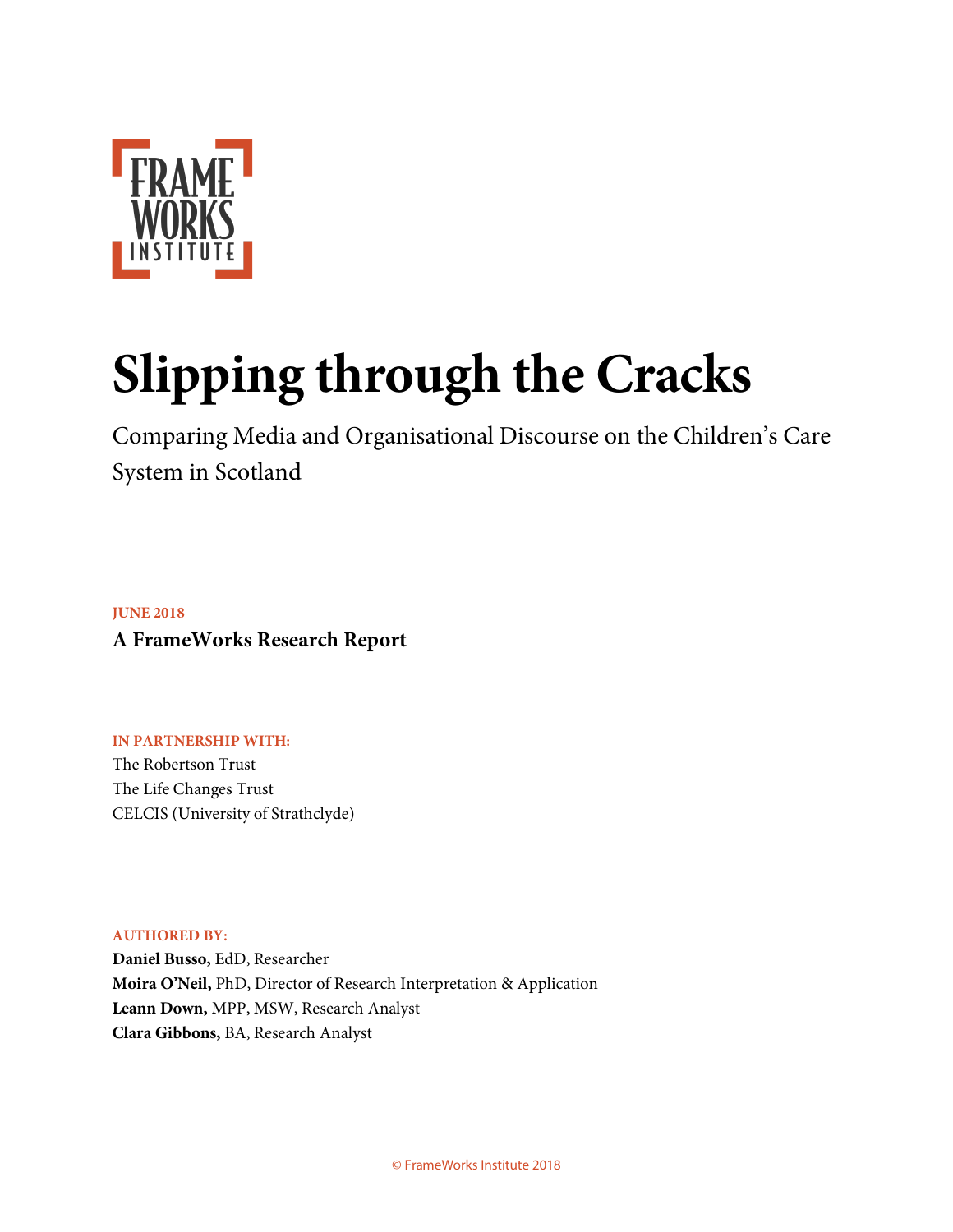# **Table of Contents**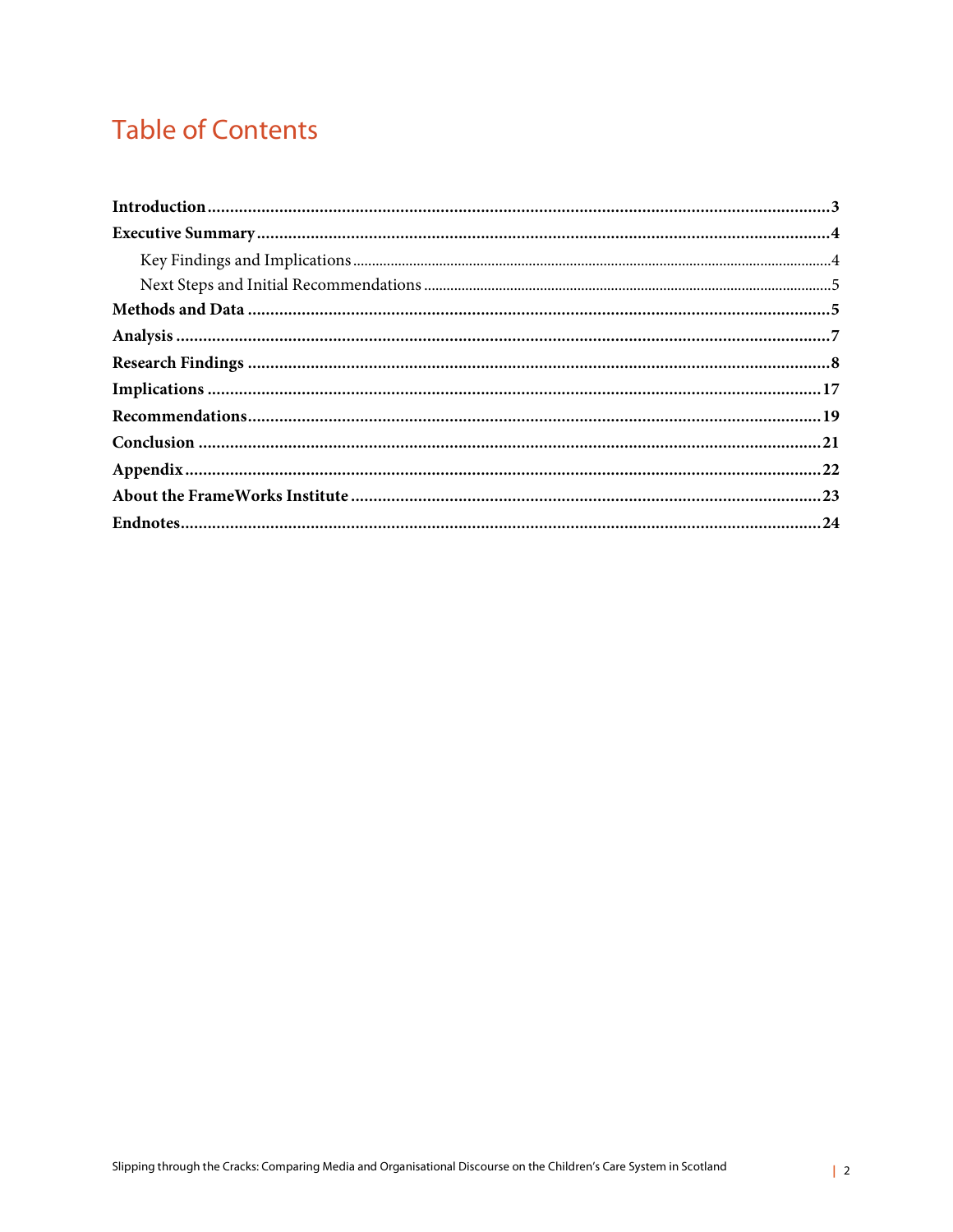### Introduction

Scotland's ongoing 'root and branch' review of the care system represents an important opportunity to make positive and enduring changes in the lives of children and families. A growing body of research about child development, the effects of childhood trauma and adversity and the role of systems and policies in fostering positive developmental outcomes has bolstered the case for systemic reform. This research speaks to the importance of stability and continuity in care placements, children's need for nurturing and loving relationships and effective ways of addressing backgrounds of complex trauma.<sup>1</sup>

The political climate for comprehensive reform of Scotland's care system is certainly promising. However, advocates face a key challenge: the problematic representation of the children's care system and careexperienced individuals in public discourse. This report, which documents both media and organisational communications strategies related to children in care, is one step in addressing this challenge.

Media coverage of the children's care system, in particular, plays an important role in determining how the public understands and responds to calls to improve the child welfare system. This is because media stories, public thinking and policy are interdependent. For example, crisis- or problem-oriented framing shapes people's beliefs and attitudes about the children's care system by repeating certain stories and frames while excluding others – a phenomenon researchers refer to as the 'drip, drip' effect.<sup>2</sup> As this report documents, and as other scholars have noted, negative depictions of children in care shape the public's thinking and action, sustaining and reinforcing problematic stereotypes, attitudes and behaviours.

The media, however, are not the public's sole source of information about this issue. Advocacy, policy and research organisations may communicate directly with members of the public about the children's care system, as well as indirectly via their work with the media. While their platforms may not be as powerful or popular as the media, they nevertheless frame information for members of the public about careexperienced children, what the care system is and how it might be improved.

This report identifies dominant frames related to care-experienced children and the care system in the media and in advocacy, policy and research organisations. It is designed to provide experts and advocates with a detailed understanding of the existing communications environment. It also analyses how media and organisations' communications practices are likely to impact public thinking. Media coverage can be harmful and misleading – or informative and productive. Organisations can impact the character of that coverage, but not without a deep understanding of the structure of media stories about their issue. This report is designed to provide this understanding and to offer initial recommendations about how experts and advocates might shift the shape of stories about the children's care system.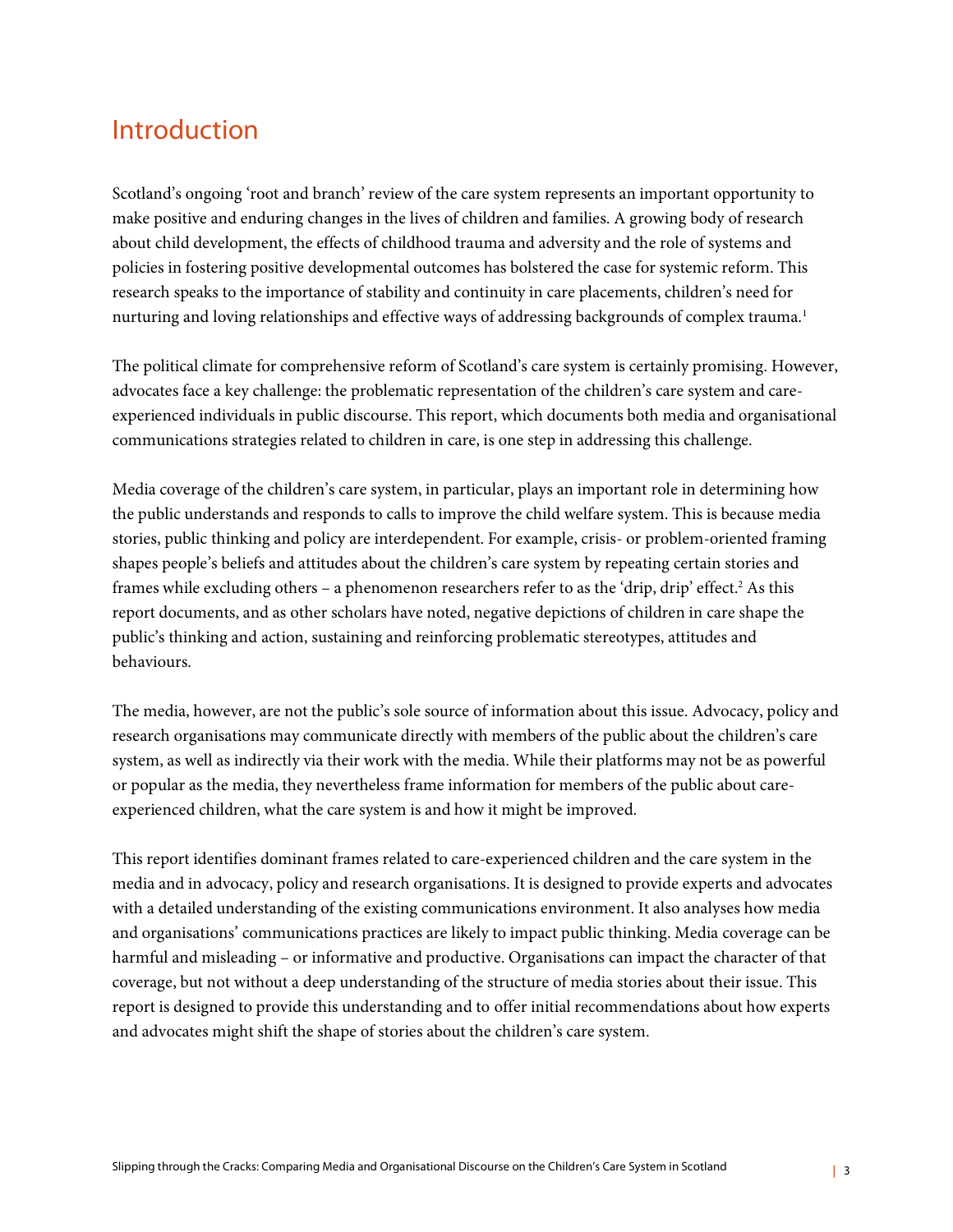# Executive Summary

Our research shows that members of the Scottish public have a limited understanding of care experience and the children's care system. According to the public perspective, individuals in the system have experienced significant trauma with long-term effects. Entry into care is viewed as a problem of selfish parents and deficient communities, neither of which is amenable to change. And the need to effectively support those in care is understood to be narrowly about individual outcomes, not collective benefits.

To better understand why these gaps in understanding exist, and to help advocates communicate more effectively, FrameWorks' researchers analysed a sample of 359 media and organisational materials that appeared between 11 December 2015 and 11 December 2017.

### **Key Findings and Implications**

This report identifies the types of narrative and issue framing approaches that compete to shape public thinking and action on issues related to care experience and the care system. Our analysis also explains the findings' implications for public understanding and policy support.

- The media focus extensively on the care system's failure to effectively look after children. News stories reinforce the public's belief that the care system is dysfunctional, fundamentally unable to support all children in need of care and destined to let many 'slip through the cracks'.
- Media and organisational materials rarely describe how the care system impacts society or the collective benefits of improving it. By telling individualised stories, communicators are undermining efforts to help the public see care as a social issue with social solutions.
- Media and organisational materials reinforce negative stereotypes of care-experienced individuals by focusing almost exclusively on negative outcomes. Without a countervailing explanation of the ways that the system supports *positive* child outcomes, the public will continue to see careexperienced individuals as irreparably damaged.
- Media and organisational materials consistently hold government accountable for identifying and addressing problems within the care system. However, these materials lack specificity about governmental actions that help the public understand how laws and policies deliver positive change for care-experienced individuals.
- Organisational materials often incorporate the perspectives and voices of young people with care experience into their public-facing communications. This type of coverage focuses attention on individual agency and positions care-experienced individuals as drivers of reform.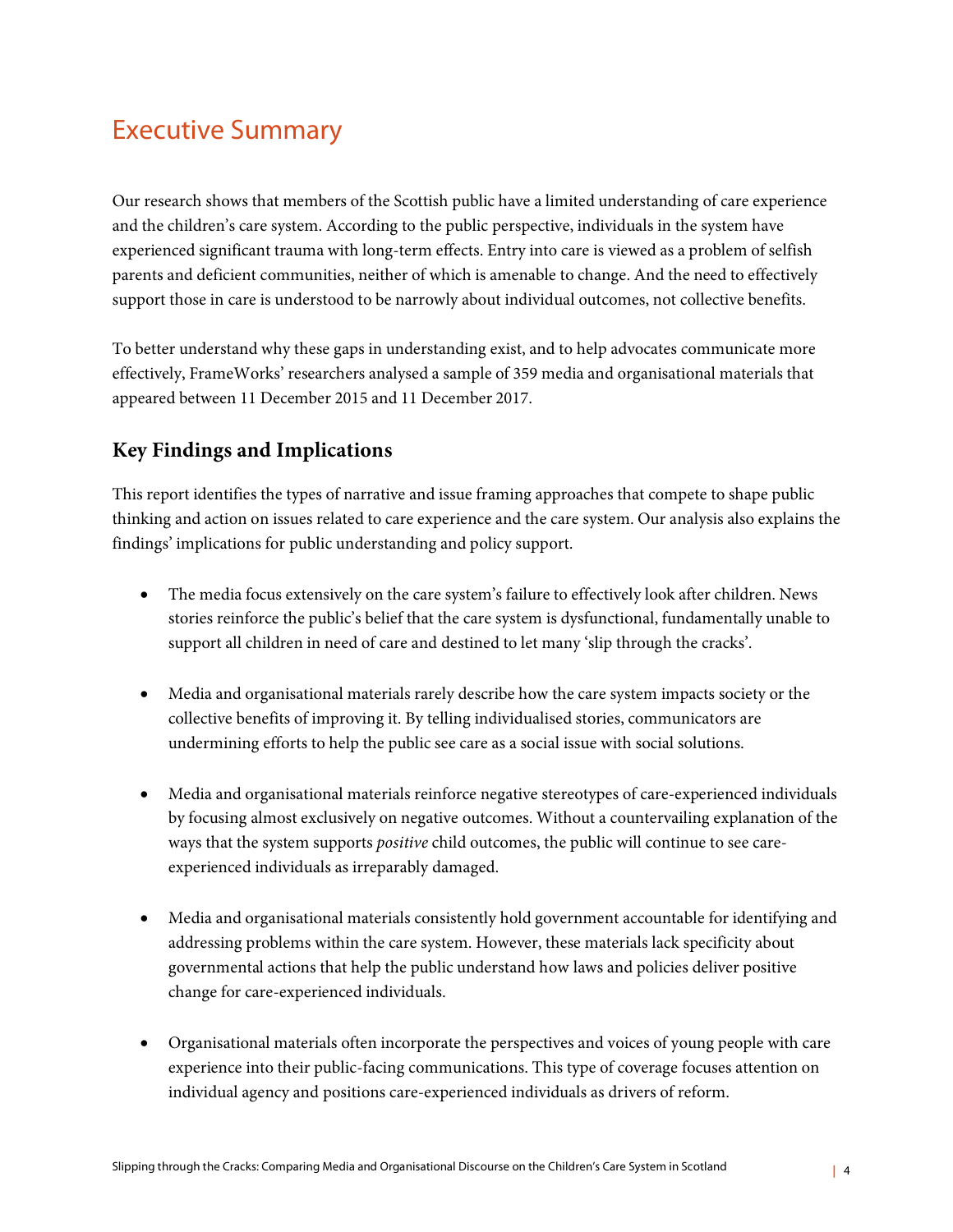#### **Next Steps and Initial Recommendations**

The analysis presented here yields initial strategies that advocates can use to improve messaging. The analysis suggests that advocates should:

- Tell complete stories that include the constituent elements of an effective narrative: a value, a causal explanation, a desirable outcome, and a solution statement that matches the scope of the problem and provides concrete steps to improve outcomes.
- Define the system widely and help people see the range of services it provides.
- When discussing the care system, describe how and why care-experienced children's wellbeing affects all of society – why this is a *social* issue.
- Communicate that outcomes for care-experienced people vary widely and draw attention to the extrinsic and external factors that support resilience.
- Continue to bring care-experienced voices into communications materials wherever possible.
- Avoid simply asserting the connections between causes, consequences and solutions. Instead, e*xplain* how they are connected in a clear, logical, step-by-step fashion.

## Methods and Data

This research was designed to answer four questions:

- 1. What kinds of stories and which framing strategies are advocacy, policy and research organisations currently using to communicate about the children's care system?
- 2. How are the media currently framing the children's care system?
- 3. What are the similarities and differences between the stories told by the media and organisations?
- 4. How can advocates for care-experienced children shift media narratives to expand public understanding and build support for systemic change?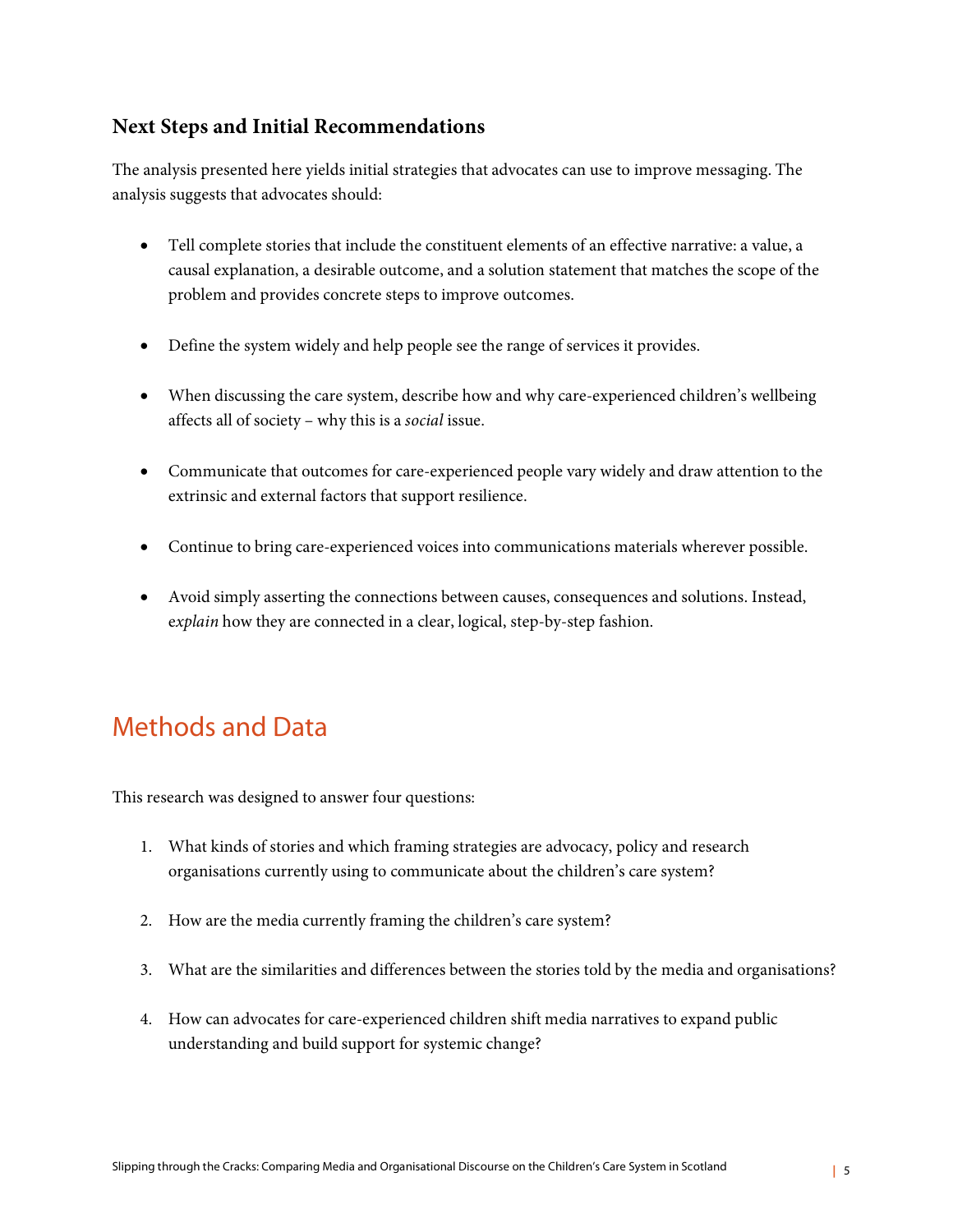The media sample includes articles taken from the following newspapers in Scotland: the *Daily Record, The Herald*, *The National, The Scotsman, The Guardian,* the *Aberdeen Evening Express,* the *East Lothian Courier,* the *Edinburgh Evening News,* the *Paisley Daily Express,* the *Greenock Telegraph,* the *Sunday Sun* and the Scottish editions of the *Daily Mail, Daily Express* and *Daily Telegraph.* Researchers selected sources based on their circulation in Scotland and ensured the sample contained both national and regional publications.

While this analysis focuses on print and/or online news media, we acknowledge that other forms of media (including television, film, radio and literature) play an important role in shaping public attitudes towards care. However, research shows that the news media continue to shape the national conversation about important public policy issues and influence other forms of media as well (e.g. social media). $3$ 

Using the LexisNexis database, researchers at the FrameWorks Institute searched for and downloaded articles from these sources using a search strategy designed to capture a broad range of topics relating to the children's care system. <sup>4</sup> The searches were limited to articles that appeared between 11 December 2015 and 11 December 2017. Researchers reviewed all articles to remove duplicates (the same article published in multiple news outlets) and media pieces that did not deal substantively with the children's care system. From this corpus of news stories, researchers randomly selected a subsample of 200 articles and coded and analysed the text of each article. (Images and other non-textual information were not coded.)

FrameWorks' staff also gathered materials from organisations that communicate in some fashion with members of the public about the children's care system (see Appendix for a full list)<sup>5</sup>. In collaboration with project partners, FrameWorks' researchers created a list of advocacy, policy and research organisations and entered them into IssueCrawler, a web-based application that 'crawls' an identified set of organisations' websites and compiles the shared links among them. IssueCrawler then uses a method called 'link analysis' to determine the 'network' of influential organisations for a given issue.

This link analysis, in conjunction with the initial list of seed organisations, yielded a sample of 33 organisations. Researchers then sampled public-facing communications materials from each organisation. Materials included press releases, reports, 'About Us' web pages and other communications, and were selected because they contain content about how each organisation describes its mission and specific orientation towards the children's care system. In total, the sample consisted of 159 materials.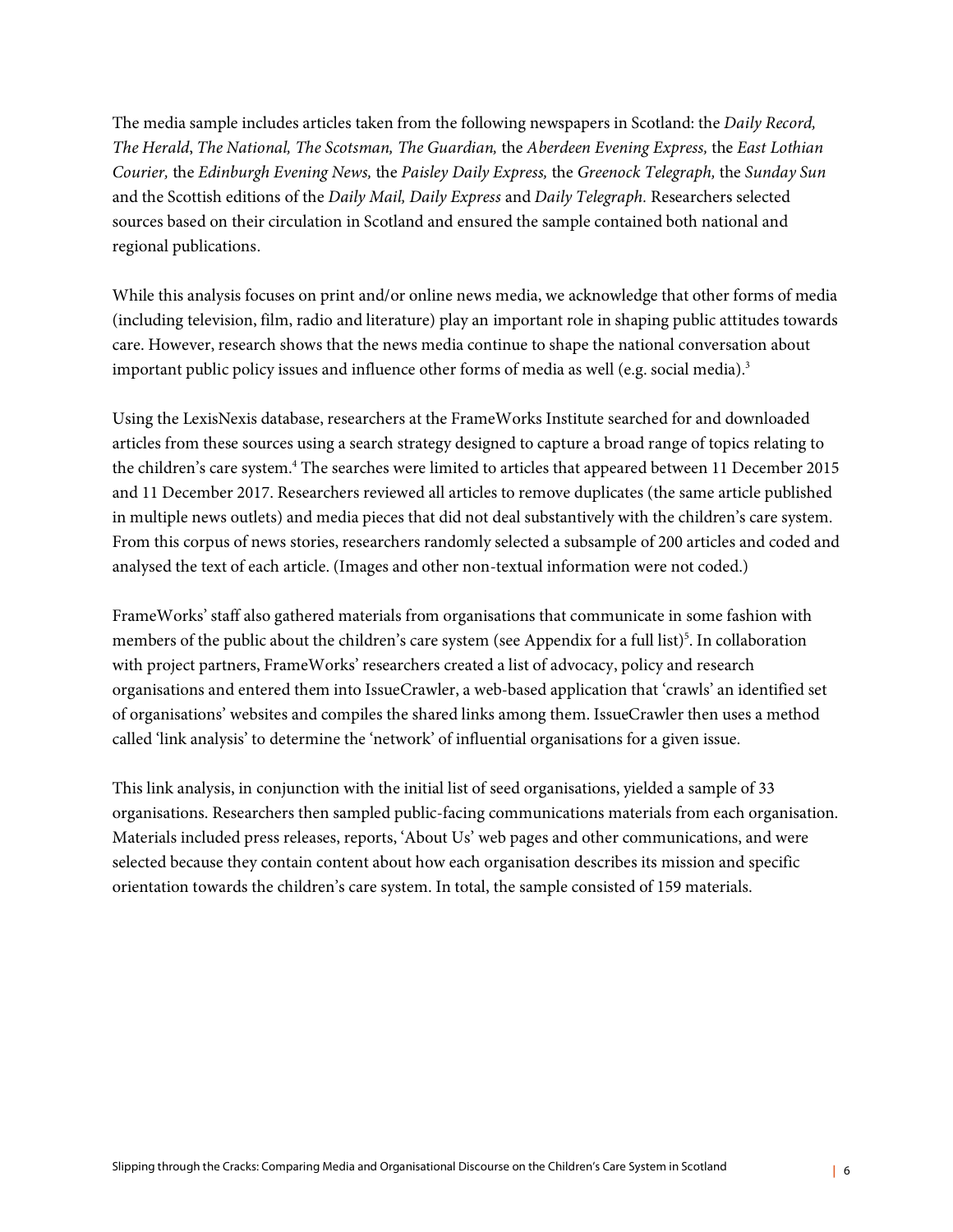# Analysis

Researchers coded each media and advocacy document to identify the presence or absence of each of the narrative components shown in Table 1.

|  | <b>Table 1: Examples of Codes</b> |  |
|--|-----------------------------------|--|
|--|-----------------------------------|--|

| <b>NARRATIVE COMPONENT</b> | <b>BRIEF DESCRIPTION</b>                                                 | <b>EXAMPLES OF CODES<sup>6</sup></b>                                                                                                                                                                 |
|----------------------------|--------------------------------------------------------------------------|------------------------------------------------------------------------------------------------------------------------------------------------------------------------------------------------------|
| <b>Topic</b>               | What is the overarching issue<br>discussed?                              | • Trauma and/or trauma-informed care<br>• Care leavers<br>• Failures of the care system<br>• Stability or instability of placements                                                                  |
| Setting                    | What setting and/or care<br>context is mentioned?                        | • Kinship care<br>$\bullet$ Foster care<br>• Residential care homes<br>• Looked after at home                                                                                                        |
| <b>Causal factors</b>      | Why do children enter the care<br>system?                                | • Systems-level causes (e.g. poverty,<br>unemployment, child trafficking)<br>· Individual-level causes (e.g. parental loss,<br>child behavioural issues)                                             |
| Consequences               | What are the effects of care<br>experience?                              | • Individual-level (e.g. positive and negative<br>effects on mental health, physical health,<br>education, employment, etc.)<br>• Societal (e.g. costs to criminal justice<br>system, economy, etc.) |
| Messengers                 | Who are the people and/or<br>organisations quoted in the<br>article?     | • Politicians and government officials<br>• Care-experienced young people<br>• Organisational spokespeople                                                                                           |
| Solutions and policies     | What is being done - or should<br>be done-to improve the care<br>system? | • Emphasis on prevention<br>• Support care leavers<br>• Improve stability of placements                                                                                                              |
| Responsibility             | Who is responsible for<br>improving issues in the care<br>system?        | • Government<br>• Family (parents, etc.)<br>• Society/communities                                                                                                                                    |

After coding the data, analysis proceeded in three stages:

**1. Frequency analysis.** To begin, researchers examined the frequency of each code among media and organisational materials, inspecting the absence or presence of individual codes across the sample. This type of analysis explored the frequency with which specific narrative components appeared in media and organisational communications.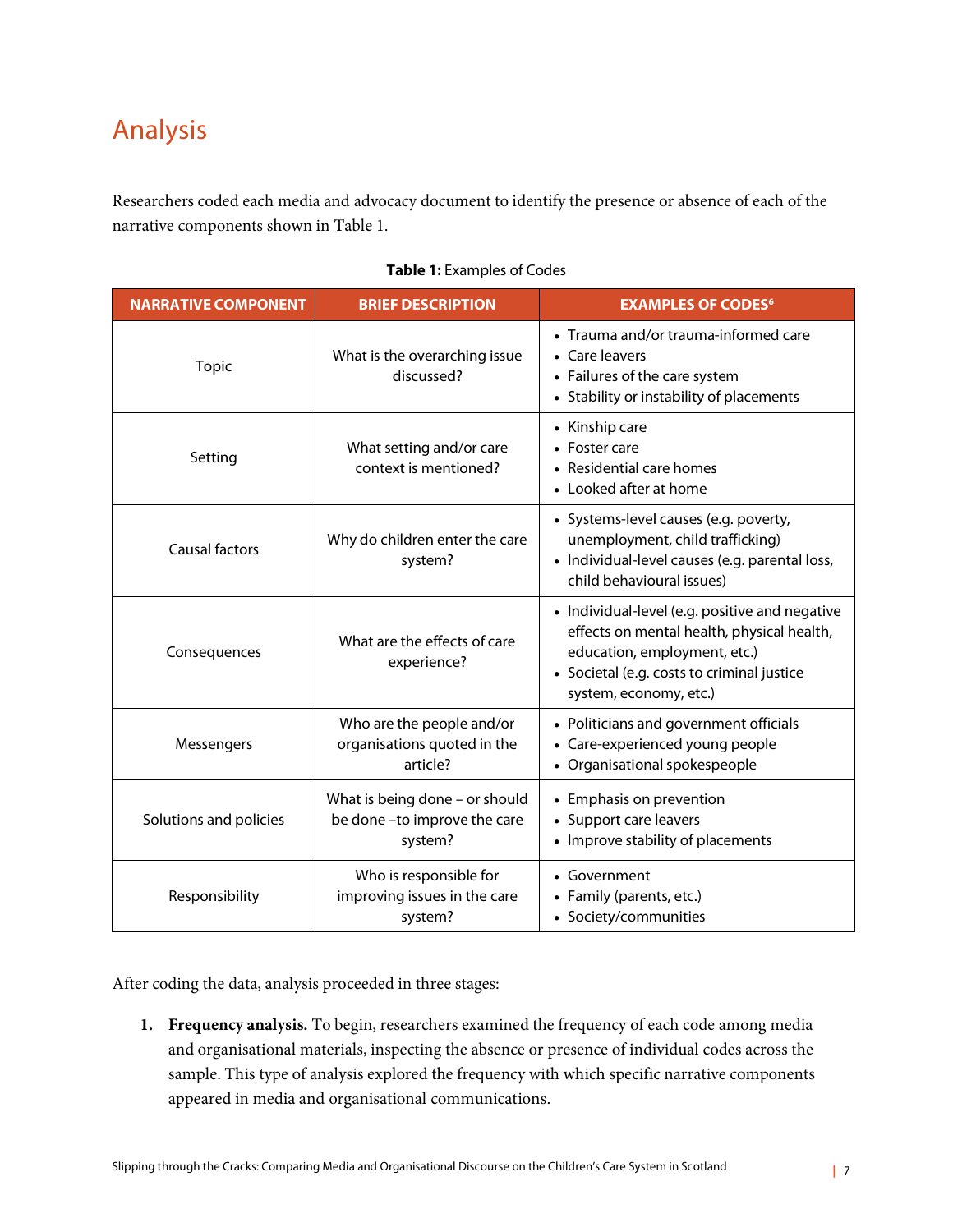- **2. Latent class analysis.** Next, researchers used a statistical method called latent class analysis (LCA) to identify mutually exclusive subgroups (or 'classes') within the sample. LCA is used to discover whether a sample of observations (in this case, a selection of media or organisational articles) can be divided into a smaller number of distinct groups based on categorical data (in this case, the presence or absence of the aforementioned codes). Here, the term 'class' refers to a specific kind of *narrative* being told about care-experienced young people and the care system.7 To improve the stability of the model, the researchers omitted codes with less than 10 percent prevalence, or collapsed them with other thematically related codes. The final number of classes, or narratives, was selected based on statistical criteria and ease of interpretation.<sup>8</sup>
- **3. Cognitive analysis.** Finally, researchers examined the implications of the findings against the backdrop of the public's deep assumptions and implicit understandings about the children's care system, which were identified in another part of the larger project. This analysis identified how frames embedded within media and organisational materials are likely to affect public understanding. The concluding sections of this report offer initial communications recommendations.

### Research Findings

FrameWorks' researchers identified patterns of framing and storytelling in media and organisational materials. This process revealed what was being said in, and what was absent from, discourse about the children's care system. It also shed light on how different frame elements were combined and integrated to form a consistent set of narratives.

People use narratives to make sense of, remember and transmit information. In keeping with the scholarly literature on narrative and framing, FrameWorks defines a complete social issue narrative as one that describes a problem or issue, states why the issue is a matter of concern, explains who or what causes the problem, provides a clear vision of a change or improvement in outcome and delineates actions that can be taken to create change.

In addition to looking at the presence or absence of codes in the sample, researchers used LCA to explore how and whether codes co-occur together to form narratives. This allowed researchers to answer key questions, such as: Which types of causes tend to appear with which types of solutions within a single communication? Do articles that address the issue of care leavers, for example, also use care-experienced young people as messengers within these communications? In this way, LCA identified narratives that were present across the sample. Figure 1 presents a summary of each class identified in the media and organisational data, along with the proportion of coded articles that fell within each class.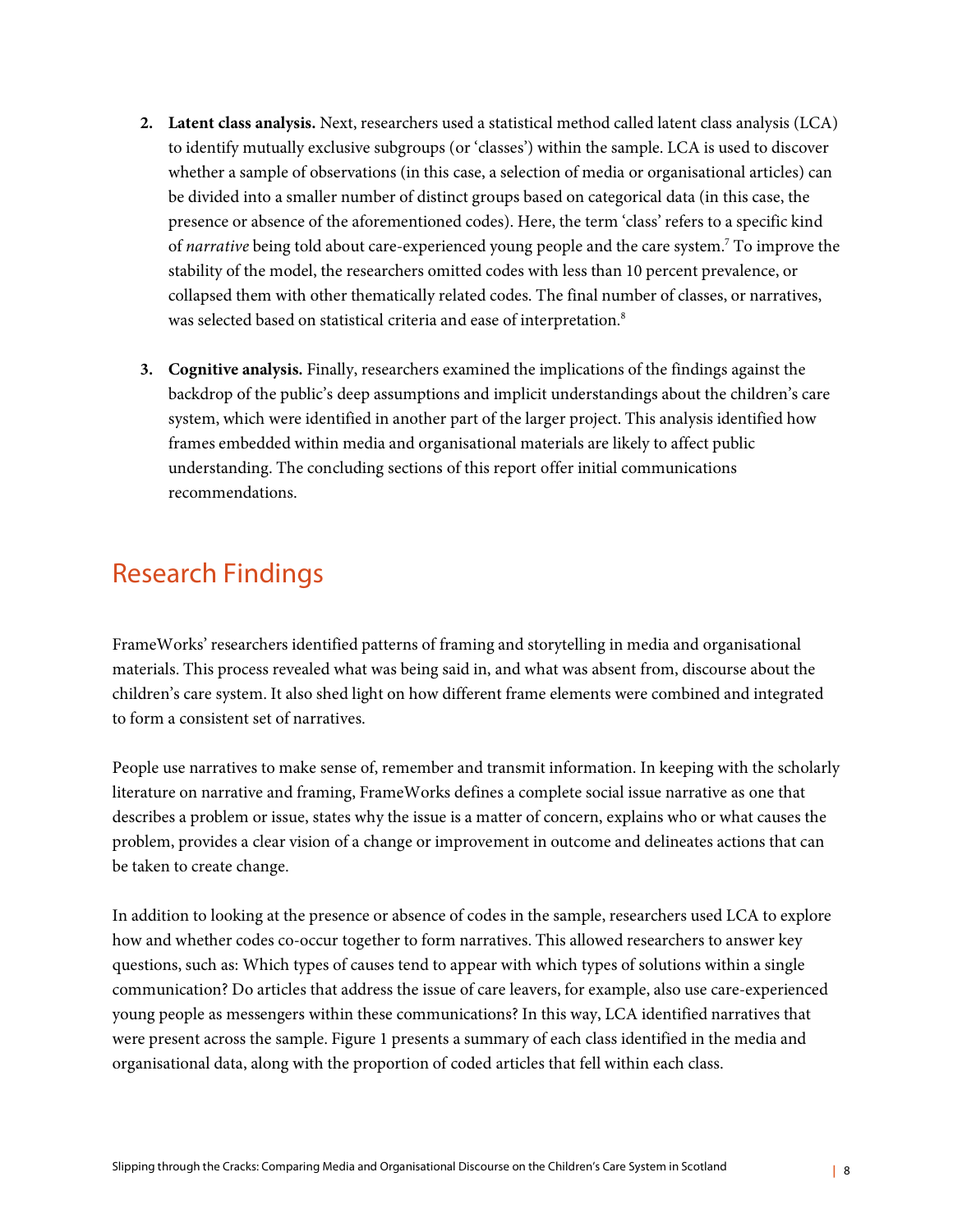

The sections below present the key findings from the frequency and LCA for both media and organisational materials.

#### **The media focus on the failures of the children's care system.**

To a striking extent, media stories depicted the children's care system as an incompetent bureaucracy that routinely fails in its duty to protect children. These lapses were often blamed on the systematic failures of local councils and their inability to look after children in their charge. In the frequency analysis, almost 50 per cent of the stories in the media were determined to be about this issue in some way.

In addition to these mentions of system failures, the LCA identified a narrative pattern in which specific ideas about systems failure came together to form a coherent narrative, which researchers called the *Systems Failure* narrative. Stories in this narrative class described serious oversights by social workers and child protection agencies that resulted in significant harm to the child (and, in some cases, death). Phrases such as 'dropped off the radar', 'slipped through the net' or 'a catalogue of missed opportunities' were used to reinforce the idea that local councils or individual child protection workers were culpable for these grave errors. This was typified in discussions about Liam Fee, a toddler from Fife who was abused and killed by his parents. Consider, for example, the following extract about this case:

A social worker involved with Liam Fee and Mikaeel Kular in the months before they died has been accused of bungling the cases of 16 children. Lesley Bate was part of the Fife social work team responsible for the little boys' welfare shortly before both were killed by their parents. Liam, two, was murdered by his mother Rachel and her sadistic civil partner Nyomi while threeyear-old Mikaeel died two days after being beaten by his mother Rosdeep Adekoya. Bate, 60, faces 13 charges of failing to properly handle the cases of 16 children aged from one to 15.<sup>9</sup>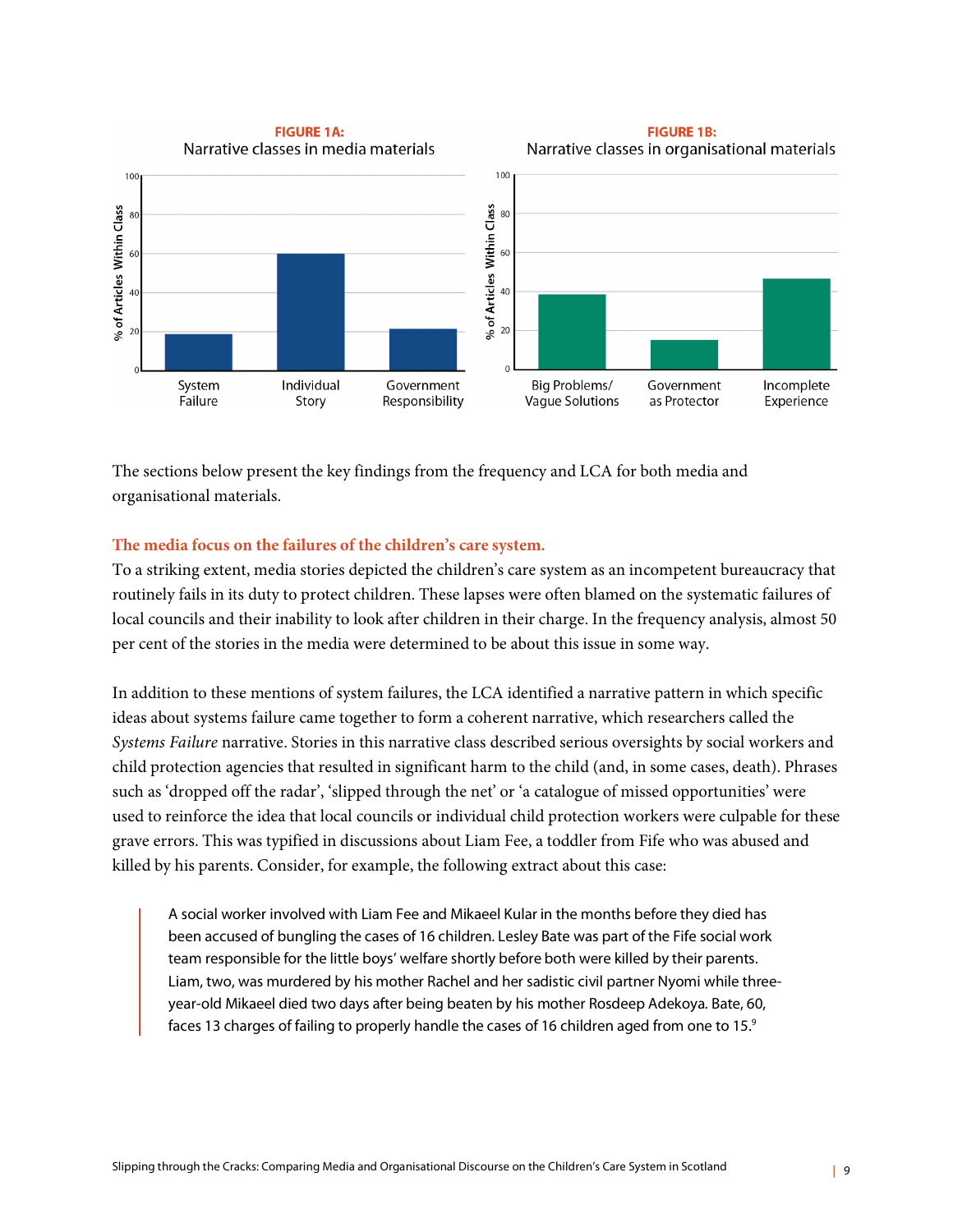The charges relate to the period between December 2011 and August 2014, when she was employed by Fife Council in the child protection team in Glenrothes and the children and families team in Dunfermline as a social worker.

As demonstrated above, these kinds of media stories often assign responsibility for errors to individual professionals or system leaders, who are assumed to be either malicious, lazy or incompetent. Consequently, stories in the *Systems Failure* class endorsed a set of solutions that focus on managing risk and averting harm, including better oversight of professionals, naming and shaming responsible staff or local authorities or setting up a system-wide review to establish 'what happened'.

#### **Organisational materials lack of alignment between causes and solutions.**

Organisations' discussions of the children's care system tended to show an imbalance between the diagnosis of and emphasis on the problem on one hand, and the proposal and explanation of solutions on the other. In this *Big Problems/Vague Solutions* narrative, organisations focus on the scale of problems that care-experienced young people face and inadequacies in the child welfare system but propose infrequent and vague solutions that don't match the scale of the problems presented.

The *Big Problems/Vague Solutions* narrative is intended to bring awareness of problems to the general public (rather than provide information to people directly involved in the system). The article excerpted below exemplifies this narrative:

Mental health is a key issue for young people with experience of care; we should find ways to support them for this through their interaction with care and support services, rather than relying on CAMHS [Child and Adolescent Mental Health Services]. Young people in care acting out their distress often end up part of the justice system, and this can have a major impact. Young people who are looked after are often disenfranchised and can have poor role models with regard to employment – they would benefit from specialist employability support.<sup>10</sup>

Articles that tell this narrative describe challenges that care-experienced young people face, particularly when they leave care, and explain the elevated risk for negative outcomes, such as mental health conditions and involvement in the justice system. But these stories generally lack a clear and robust discussion of solutions that match the magnitude of the problems presented. In the passage above, the proposed solutions involve increased interactions with support services, including employment support. However, these proposals lack deeper explanation of how these interactions might prevent negative consequences.

**Structural causes and consequences of care experience are generally absent from both media and organisational materials.** 

Media and organisational materials often failed to discuss the systemic causes and consequences of care experience (see Table 2). Structural factors that increase the likelihood of entry into care – such as social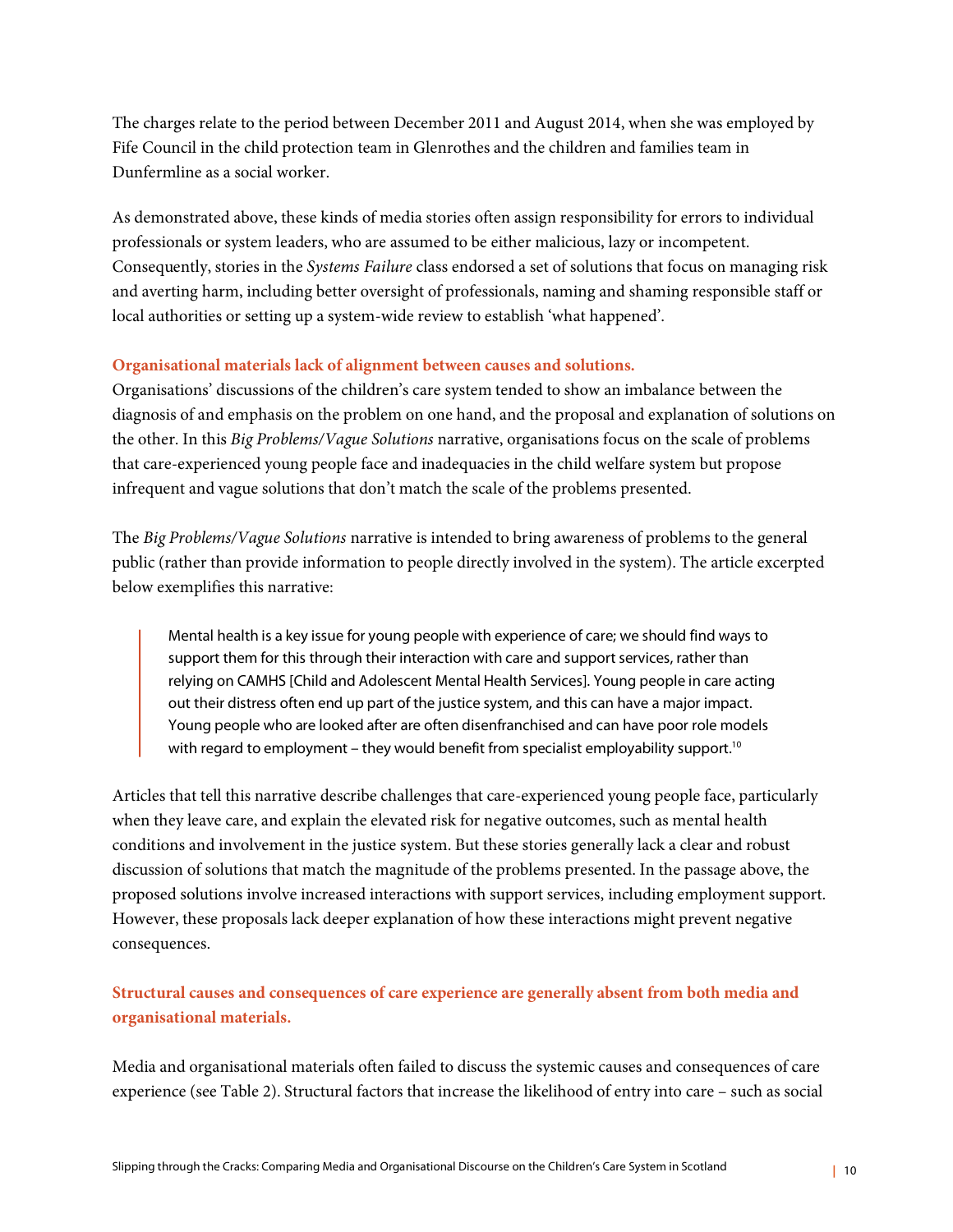marginalisation, unemployment, poverty or lack of community resources – were largely absent. More than 80 per cent of media materials and almost 90 per cent of sector pieces did not discuss the way in which social factors and inequalities place children and families at risk.

This inattention to systems was also seen in the absence of information about the effects of care experience on communities and society. Media and organisational stories rarely described the societal impact of care experience; only 24 per cent of media materials and 11 per cent of organisational materials described the health, welfare and criminal justice system effects associated with care experience. As a point of contrast, a much greater proportion of articles in the sample described *individual* or *family-level* causes and consequences of care experience (42 per cent and 59 per cent, respectively). These included factors such as a child's exposure to trauma (for example, abuse, neglect or exposure to domestic violence), parental loss, challenging child behaviour and parental struggles.

| <b>CAUSE</b>                                    | <b>PER CENT OF MEDIA ARTICLES</b> | <b>PER CENT OF ORGANISATIONAL</b><br><b>MATERIALS</b> |  |
|-------------------------------------------------|-----------------------------------|-------------------------------------------------------|--|
| Social/systemic causes of care experience       |                                   |                                                       |  |
| Poverty                                         | 5.5%                              | 5.1%                                                  |  |
| Unemployment                                    | 0.5%                              | 1.9%                                                  |  |
| Welfare system                                  | 2.5%                              | 3.8%                                                  |  |
| Under-resourced communities                     | 2.0%                              | 1.9%                                                  |  |
| Refugees/trafficking                            | 4.0%                              | 1.3%                                                  |  |
| None mentioned                                  | 82.5%                             | 89.2%                                                 |  |
| Social/systemic consequences of care experience |                                   |                                                       |  |
| Justice system                                  | 2.0%                              | 3.2%                                                  |  |
| Health care                                     | 0.5%                              | 3.1%                                                  |  |
| Welfare system                                  | 13.0%                             | 5.7%                                                  |  |
| Economy                                         | 9.0%                              | 3.8%                                                  |  |
| None mentioned                                  | 76.0%                             | 88.6%                                                 |  |

#### **Table 2:** Prevalence of Systems-Level Causes in Media and Organisational Materials

#### **Media discussions of the care system are individualised and 'episodic'.**

Individualistic thinking clearly shapes how the media portray the care system and care experience. This storytelling approach looks at individual actors' characters and situations but leaves the broader social context out of view. The LCA revealed that a majority of articles in the sample, almost 60 per cent,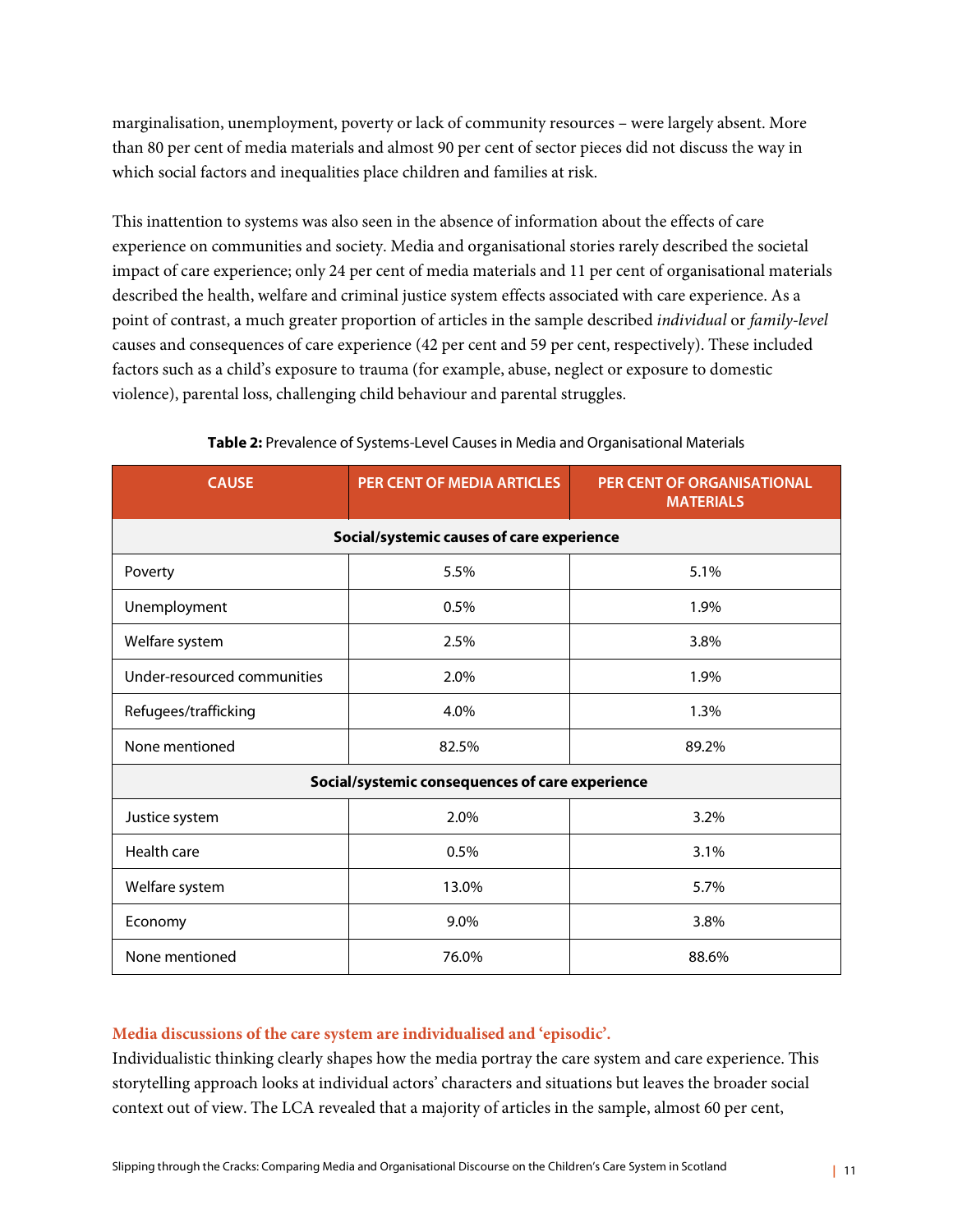advanced an *Individual Story* narrative. Stories that fell into this narrative cluster often focused on specific care-experienced young people, describing the effects of care experience on individual outcomes such as homelessness, low educational attainment and lack of employment. Care experience, by extension, was depicted as an individual rather than a social problem. The following article exemplifies stories within this narrative:

Aged just 16 when she had her first child, Chloe, now 22, had been in local authority care since she was 11. She cannot count how many times she was moved in foster placements. Her sons were all fathered by the same violent man; he tried to kill her on one occasion, and controlled her so effectively she found it impossible to envisage a life on her own. Distraught after her first child was removed at a few months old, Chloe went back to her boyfriend. The abuse restarted and she was trapped.<sup>11</sup>

Other stories in this narrative class focused on the experience of carers themselves, describing the levels of self-sacrifice and commitment needed to make a positive impact on children's lives. An article in *The Guardian*, which describes a social worker's experiences and personal sacrifices, is particularly illustrative:

The short walk down Yvette Collier's path to the front door of her modern terraced house is unremarkable, but for the new mothers who make it with their babies, accompanied by one, sometimes two, social workers, it's a profound one. Yvette's job is to put them through a crash course in parenting. Pass, and they will leave together to start a new life as an independent family unit. Fail and the child will be taken away – into care or put up for adoption.<sup>12</sup>

The passage above demonstrates the individual focus of stories about the care system. These stories do not discuss the wider, contextual forces at play in shaping the care system and the outcomes of those within it. Even stories that could provide a deeper understanding of how the care system works tend to narrowly focus on the individuals who make up that system and their character attributes.

#### **Outcomes of care experience are described in wholly negative terms.**

When media and organisational materials described the outcomes associated with care experience, they nearly always focused on negative outcomes (for example, involvement in the justice system, poor mental and physical health, educational underachievement and relationship problems) (see Table 3). For example, while 47 per cent of media articles described at least one negative outcome for care-experienced individuals, only 4.5 per cent described a positive outcome. This imbalance was also apparent in organisational materials: Over 43 per cent described at least one negative consequence of care experience, compared to 14 per cent of articles that mentioned positive outcomes.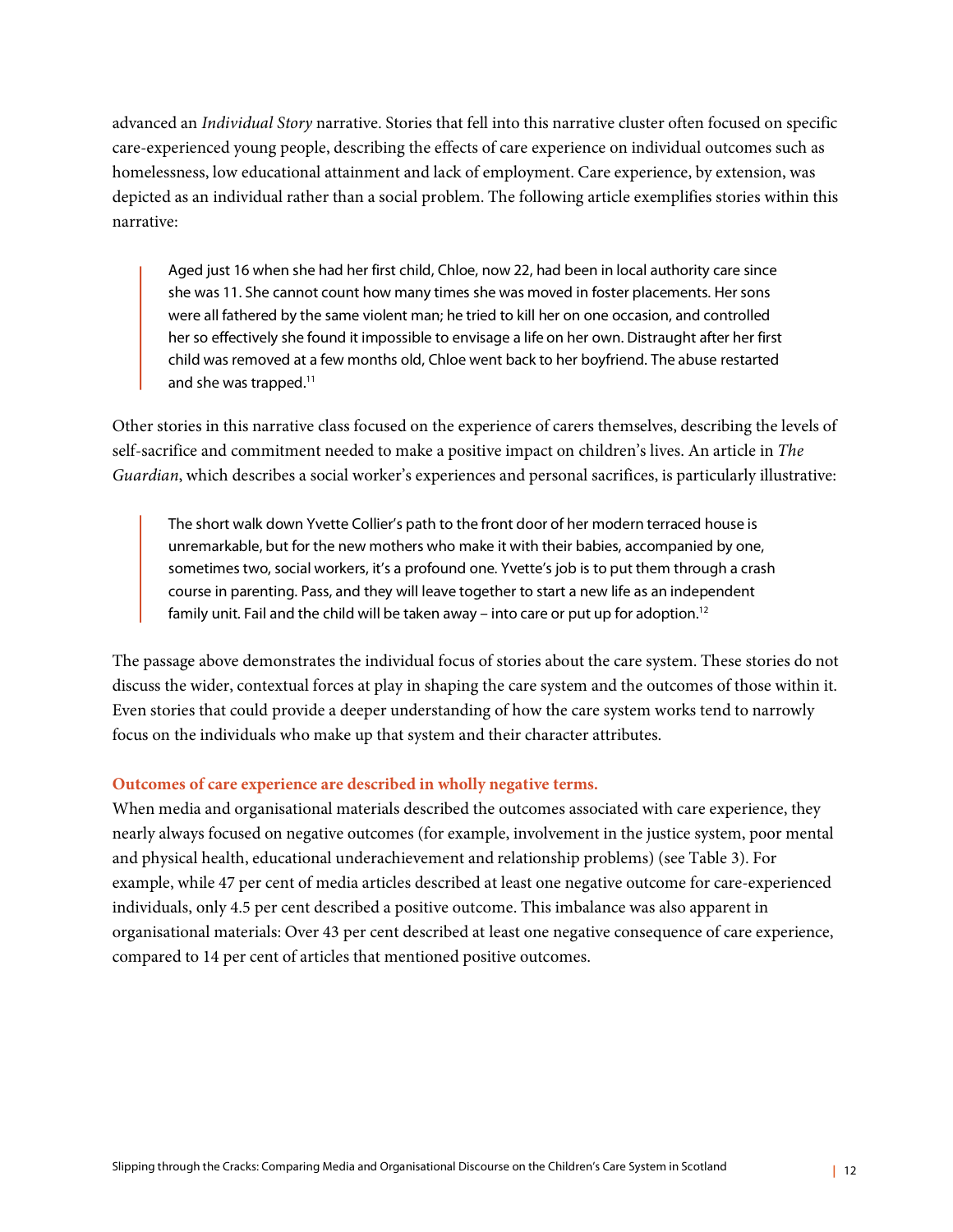|                                  | <b>PER CENT OF MEDIA ARTICLES</b> |                        | <b>PER CENT OF ORGANISATIONAL</b><br><b>MATERIALS</b> |                        |  |
|----------------------------------|-----------------------------------|------------------------|-------------------------------------------------------|------------------------|--|
| <b>Individual</b><br>consequence | <b>Positive effect</b>            | <b>Negative effect</b> | <b>Positive effect</b>                                | <b>Negative effect</b> |  |
| Stigma                           | $0.0\%$                           | 3.5%                   | 0.6%                                                  | 10.1%                  |  |
| Criminality                      | $0.0\%$                           | 4.5%                   | 1.9%                                                  | 7.0%                   |  |
| Mental health                    | 1.0%                              | 15.5%                  | 8.2%                                                  | 25.3%                  |  |
| Physical health                  | 1.0%                              | 27.0%                  | 5.1%                                                  | 11.4%                  |  |
| Education                        | 1.5%                              | 7.5%                   | 7.0%                                                  | 19.6%                  |  |
| Employment                       | 1.0%                              | 3.5%                   | 3.8%                                                  | 10.8%                  |  |
| Relationships                    | 2.5%                              | 8.5%                   | 5.7%                                                  | 0.6%                   |  |
| Homelessness                     | $0.0\%$                           | 6.5%                   | 0.6%                                                  | 7.6%                   |  |

#### **Table 3:** Individual-Level Outcomes (Positive and Negative)

#### **Media materials about children looked after at home rarely mention the phrase 'care system'.**

Twenty per cent of the articles described in-home, supervised care experiences – where children remain with their birth parents but are supervised by a social worker. However, only 22 per cent of these articles used the term 'care system' or 'in care'. In short, media articles that discussed in-home care experiences did not frame these experiences as being part of the care system.

#### **The voices of young people are absent from media discourse about the care system but well represented in organisational materials.**

The voices and perspectives of care-experienced individuals are largely absent from the media. Among the articles analysed, only 8 per cent used care-experienced individuals as messengers, and only 5 per cent described those individuals' roles in informing how the children's care system should be reformed. By contrast, organisational materials centred the perspectives of care-experienced children and adults in their materials. Organisational communications not only focused on the experiences of children currently in the system but also provided information about what happens to young people when they leave the system. Sector materials also consistently advanced the need to amplify the voices of those with experience if the care system and to include their feedback when considering changes to it. Over a quarter of organisational sector materials cited young people's involvement as a potential solution to problems associated with the care system (see Table 4). Interestingly, however, only 15 per cent of organisational materials regularly featured care-experienced individuals as messengers (see Table 5).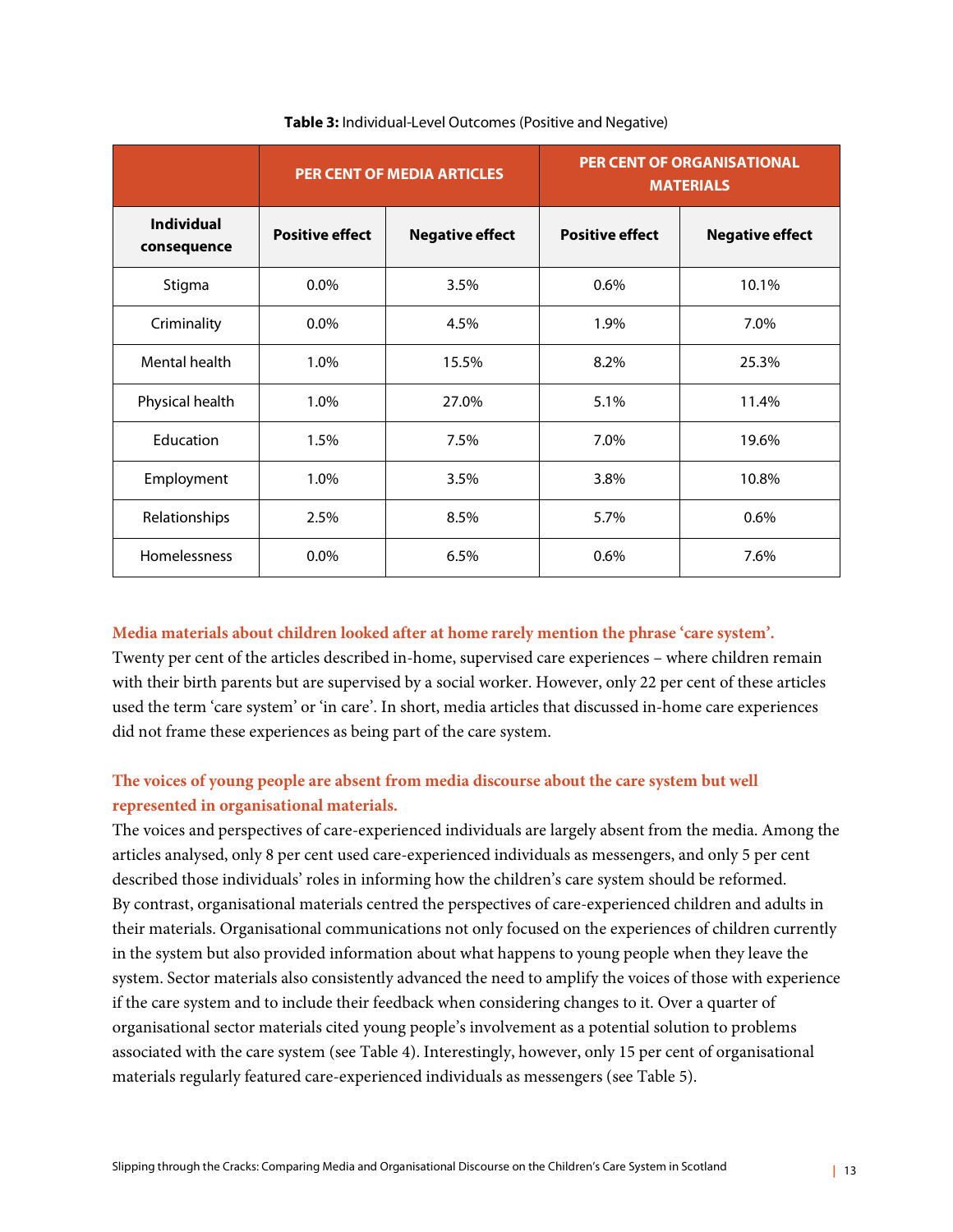| <b>SOLUTION</b>                                                           | <b>PER CENT OF MEDIA ARTICLES</b> | <b>PER CENT OF ORGANISATIONAL</b><br><b>MATERIALS</b> |
|---------------------------------------------------------------------------|-----------------------------------|-------------------------------------------------------|
| More focus on prevention                                                  | 9.5%                              | 10.1%                                                 |
| Greater support for care leavers                                          | 6.5%                              | 31.0%                                                 |
| Increase funding                                                          | 13.5%                             | 14.6%                                                 |
| Improve training and support for<br>carers                                | 14.5%                             | 26.6%                                                 |
| Greater stability of care<br>placements                                   | 5.5%                              | 11.4%                                                 |
| Increase community engagement                                             | 3.0%                              | 13.9%                                                 |
| More careful care system review                                           | 13.0%                             | 12.7%                                                 |
| Include the voices and<br>perspectives of care-experienced<br>individuals | 4.5%                              | 27.8%                                                 |
| No solution mentioned                                                     | 27%                               | 23.4%                                                 |

#### **Table 4:** Prevalence of Solutions in Media and Organisational Materials

#### **Table 5:** Messengers Featured in Media and Organisational Materials

| <b>MESSENGER</b>              | <b>PER CENT OF MEDIA ARTICLES</b> | <b>PER CENT OF ORGANISATIONAL</b><br><b>MATERIALS</b> |
|-------------------------------|-----------------------------------|-------------------------------------------------------|
| Carers                        | 15.0%                             | 2.5%                                                  |
| Care-experienced young people | 8.0%                              | 15.2%                                                 |
| Parents                       | 5.0%                              | 1.3%                                                  |
| Government officials          | 41.5%                             | 10.8%                                                 |
| Third-sector officials        | 28.5%                             | 19.6%                                                 |
| Researchers                   | 7.5%                              | 4.4%                                                  |
| No messenger quoted           | 23.0%                             | 63.3%                                                 |

#### **Organisational materials aimed at care-experienced individuals rarely discuss causes or effects.**

Organisational communications directed towards those with care experience often tell incomplete stories. The LCA identified a narrative that appeared in over half of the organisational materials in the entire sample (53 per cent). The defining features of this narrative, which researchers named the *Incomplete Experience* narrative, are that it describes the experience of being in care, details the experiences of leaving care and is clearly directed at those with care experience. However, the materials that advanced this story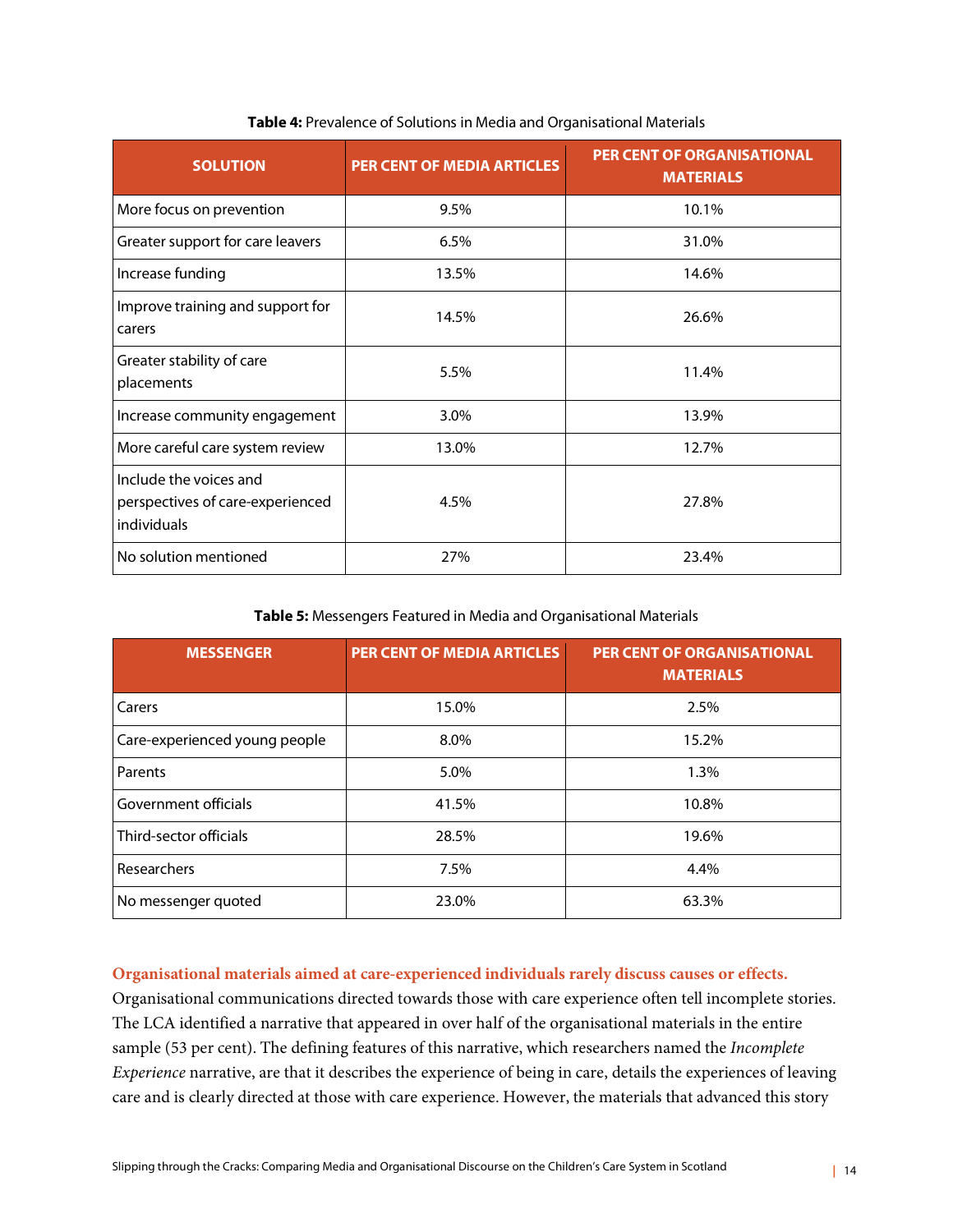were unlikely to include any explanation or description of the *causes* or *consequences* of care involvement. The excerpt below exemplifies the type of organisational materials that belong to this class:

In 2014, the Scottish Government passed a law that made some important changes for care experienced young people. You may hear about your rights to 'Continuing Care' and 'Aftercare'. It's important that you know about these rights so that you get all the help you want and need. Your council is a 'corporate parent' and should do all they can to look after, encourage and support you. They have a responsibility to promote your wellbeing and that includes keeping you safe and healthy and helping you access opportunities and support, such as housing and education. This care and support does not end when you leave care.<sup>13</sup>

While the above example is intended to inform care-experienced young people of their rights, it – and other pieces like it – misses the opportunity to frame a broader narrative about care experience. This broader narrative might point to more systemic causes associated with problems in the care system and explain the (positive) consequences of care-experienced individuals accessing services and supports.

#### **Both media and organisational materials assign responsibility to the government but do not fill in cause or consequence.**

Attribution of responsibility refers to the way in which information, emphasis, language or sentence structure suggests who or what causes a problem, who is affected by it and who is responsible for fixing it. Both media and organisational materials consistently hold government accountable for identifying and addressing problems within the children's care system. This was most evident in the frequency analysis, which showed that 61 per cent of organisational materials and 41 per cent of media materials explicitly assigned responsibility to the government (Table 6). These articles tended to understand responsibility as fiscal in nature; in other words, the government's role is to provide the care system with the resources it needs and to fund programmes, services and policies that can improve its outcomes.

| <b>ATTRIBUTION OF</b><br><b>RESPONSIBILITY</b> | PER CENT OF MEDIA ARTICLES | PER CENT OF ORGANISATIONAL<br><b>MATERIALS</b> |
|------------------------------------------------|----------------------------|------------------------------------------------|
| Government                                     | 41%                        | 60.8%                                          |
| Family                                         | 5.5%                       | 10.8%                                          |
| Other carers                                   | 24.5%                      | 27.2%                                          |
| Children                                       | 1.0%                       | 10.8%                                          |
| Society                                        | 6.5%                       | 18.4%                                          |
| None mentioned                                 | 37.5%                      | 27.8%                                          |

#### **Table 6:** Attributions of Responsibility in Media and Organisational Materials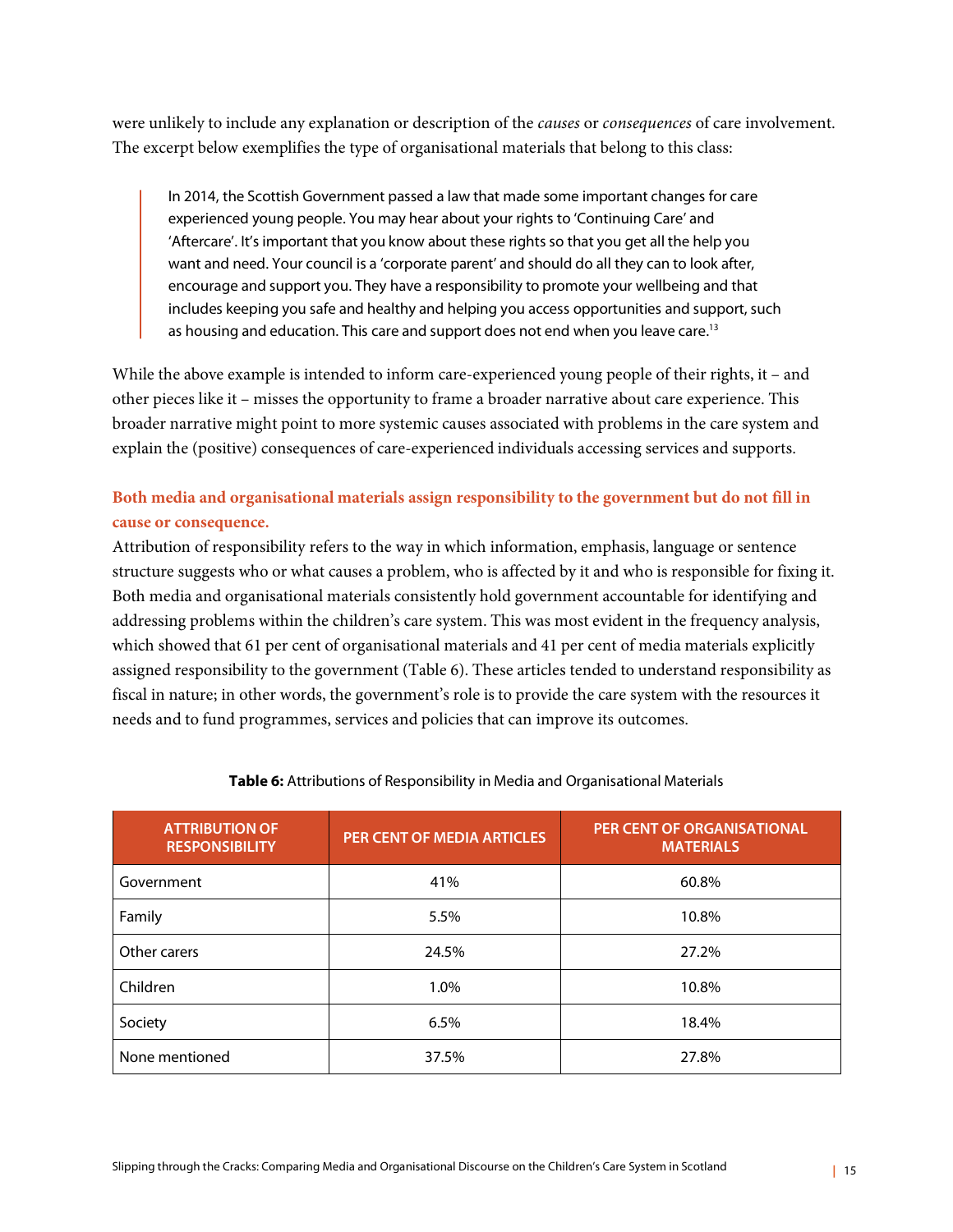In addition to the frequency analysis, the LCA enabled researchers to identify a *Government Responsibility* narrative. In this narrative, advanced in approximately 20 per cent of the sample, specific ideas about the role of government action came together in a coherent way. This narrative focuses on the role of local authorities and the government in supporting care-experienced children and their families. Again, responsibility was largely framed in fiscal terms – that the government bears responsibility for funding the care system and the programmes and services that could improve it. In some cases, articles within this narrative class were closely aligned with expert perspectives; these described legislative actions, such as the importance of extending support for care leavers or the need to invest in preventative services for struggling families.

However, analysis showed that while the *Government Responsibility* narrative was clear in its attribution of responsibility, it frequently lacked discussions of the causes and consequences of care experience. This is demonstrated in the following extract:

#### *Ministers Can't Wring Their Hands Over Children's Social Care If They Won't Fund It.*

David Cameron has said he wants social workers to act more like parents, which sounds great in theory, but I think he is referring to a particular type of parent. He wants social workers to be like parents who are willing, or able, to put the needs of their children above their own. The parents who are not abusing substances, are not victims of domestic abuse, or do not have unmet mental health needs that are affecting their ability to prioritise their child's needs. I am sure he does not want us to be like many of the parents that we work with in the child protection arena.

The trouble is that, just as those parents we work with struggle to focus on their children and prioritise their needs, if you constantly strip away the funding that children's social workers require in order to do their job effectively, and at the same time their workloads increase dramatically, they will continue to 'fail', as Mr. Cameron puts it.<sup>14</sup>

In this example, the author discusses the need for increased funding but does not describe how it should be used, what problem it would try to address or what outcomes it would bring about. In leaving out this information, this story – and others like it – lacks the specificity and concreteness that would help nonexperts understand *how* laws and policies can deliver positive change for care-experienced individuals.

A comparable government narrative was found in organisational materials: the *Government as Protector*  narrative. This narrative consisted of informational materials directed towards people who are part of the care system but not in care themselves, such as social workers, carers and parents. The articles were designed to help people navigate through various parts of the system, specifically legal hearings. The narrative positions government intervention as an appropriate and important mode of action for children who are in care. However, this narrative is primarily directed towards individuals so that they might take a specific course of action. The following excerpt is illustrative of articles that advanced the *Government as Protector* narrative.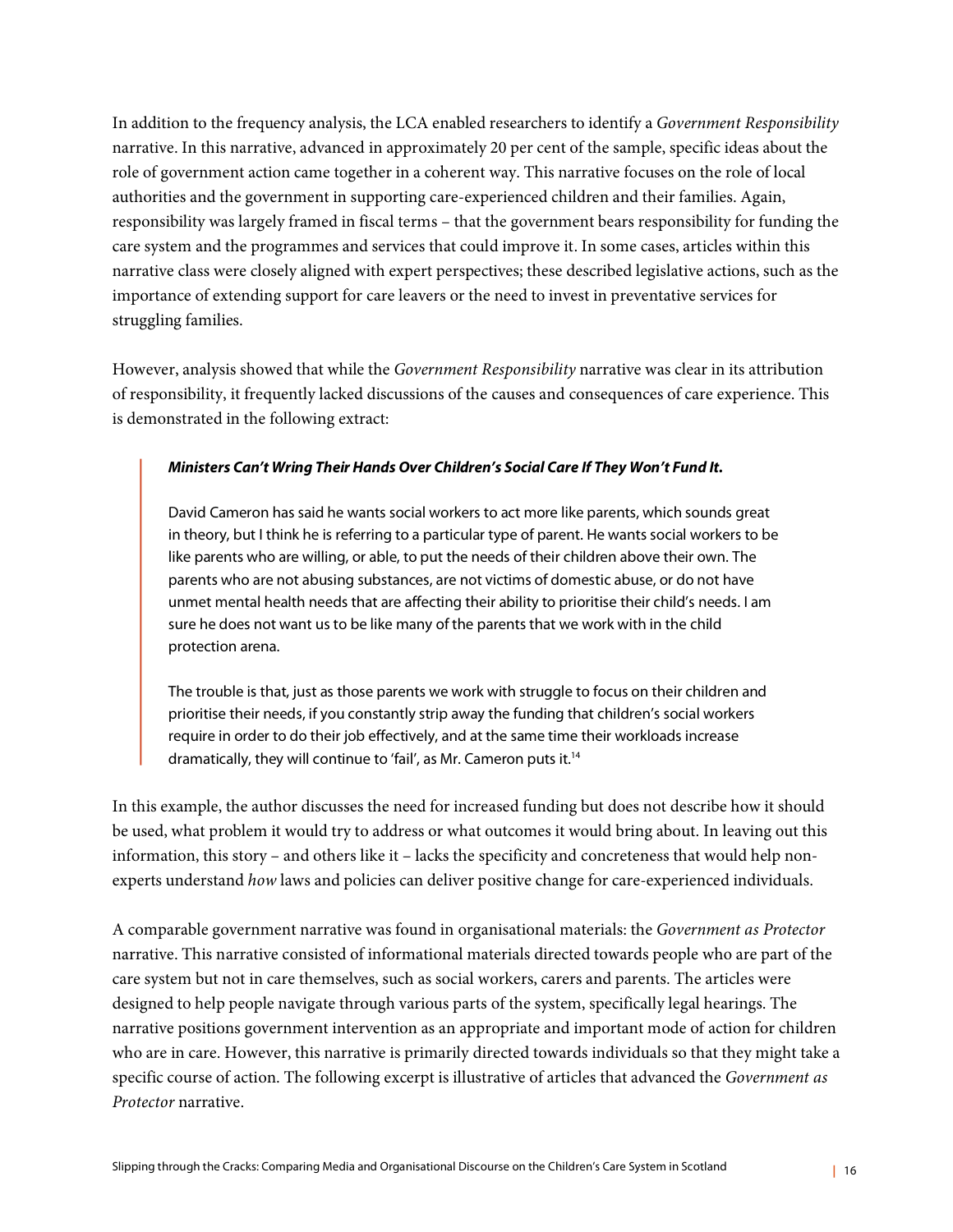The circumstances in which it is considered necessary for a child to become looked after and remain at home can vary widely – from specific short-term support for one particular problem to other wider or numerous issues. There are many reasons why children and young people become looked after. Some have experienced neglect; some have experienced mental, physical or emotional abuse; some parents are unable to look after their children because of their own substance or alcohol misuse or poor parenting skills.<sup>15</sup>

Phrases like 'parents unable to look after their children' and 'poor parenting skills' locate the source of the problems in parents' deficiencies and obscure the wider social context. The *Government as Protector*  narrative frames government's role as intervening *after* care system involvement occurs. Other kinds of governmental action beyond intervention during periods of crisis or trauma – such as upstream interventions designed to prevent abuse by providing caregiver supports and training – are largely left out of organisational materials.

While there are important differences between media and organisational materials, this analysis identified several important commonalities: the absence of systemic causes and consequences of problems associated with the care system, the tendency towards problem-focused or crisis-oriented stories, the overwhelming focus on negative outcomes for care-experienced young people and the lack of a role for government in preventing and solving problems. These similarities converge to present the public with a relatively consistent story about care-experienced young people – and the care system more generally. The following section examines the likely impacts of this steady diet of stories.

### Implications

Based on FrameWorks' analysis of the cultural models that the Scottish public uses to reason about careexperienced children and the care system, exposure to the frames and narratives described above is likely to have the following effects on thinking:

**1. Stories that focus on failures, or that fail to offer solutions that match the scale of the problem, foster fatalism.** Media articles tend to emphasise the failures of the children's care system, describing, for example, serious oversights by care workers that result in harm to a child in the system. While not as explicitly focused on systemic failures, organisational materials describe problems of a scope that far outweigh the scale of the solutions they offer; in other words, they present macro problems and propose to solve them via micro solutions. These stories reinforce the public's understanding that the care system is dysfunctional, fundamentally unable to support all children and destined to let many 'slip through the cracks'. Stories like this constrain the public's understanding of what can be done to improve the care system. They also focus attention on a set of solutions (such as being more vigilant about ineffective carers) that on their own will not address the problems that the care system, or those in it, face.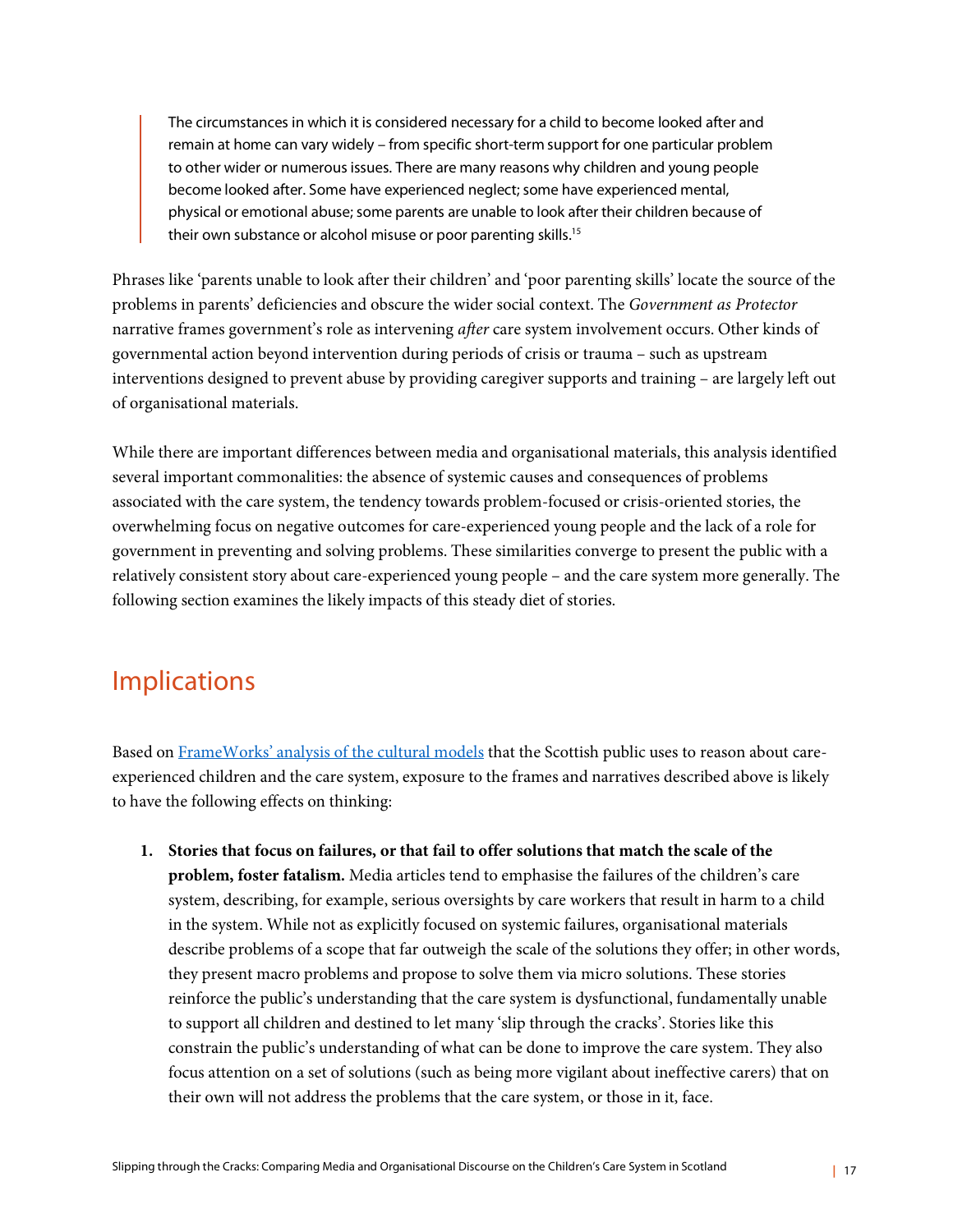- **2. The absence of a care-experienced perspective in the media further marginalises this group.**  Care-experienced voices are important to include in the public discourse about the care system. If people better understand care-experienced individuals' experiences and perspectives, they will be less likely to hold negative stereotypes of them, and more likely to engage in conversation about how to support their development. In addition, efforts to include the care-experienced voice in the media can help position these people as active partners in system reform, rather than as passive beneficiaries of it.
- **3. Organisational materials counter stigma by advancing the perspectives and voices of young people with care experience.** In contrast to the media, organisational materials frequently use messages to elevate care-experienced young people's voices and perspectives. This is an important communications opportunity, but the sector will need to ensure those perspectives are embedded in a larger, more systemic narrative about the children's care system.
- **4. Incomplete stories leave space for unproductive ways of thinking**. Despite the very promising practice of including the voices of young people with care experience in communications, there is a tendency in organisational materials to tell incomplete stories about this experience. These stories lack adequate causal explanations and discussions of the consequences of care. Without this added context, audiences are likely to default to unproductive patterns of thinking about why children enter into care, including perceptions that stigmatise both parents and care-experienced people themselves. The negative framing effect of these incomplete stories is likely to counteract the positive effects that result from including these perspectives.
- **5. Without an understanding that children who are looked after at home are part of the care system, people have a narrow view of the care system.** Members of the public have difficulty recognising that children living at home with their parents can be, under certain circumstances, 'in care'. By failing to include such situations as part of the care system, media and organisational materials let this understanding go unchecked. Indeed, that lack of association between in-home care and 'the care system' may actually reinforce people's understanding that the care system is, by definition, non-home-based care.
- **6. Focusing on individual-level stories obscures the societal implications of the care system.** The public is not informed, by either media or organisational materials, about how the care system impacts society or about the social effects of improving it. By telling individual stories, the media may be undermining efforts to help the public see care as a social issue with social solutions. For example, stories of 'exceptional carers' reinforce the public's understanding of effective caring as a form of heroic sacrifice, not something that can be cultivated through training and education. Similarly, media narratives that focus on ineffective or undedicated carers set up an understanding that the system can be fixed by vetting staff better, rather than by deeper, more systemic change.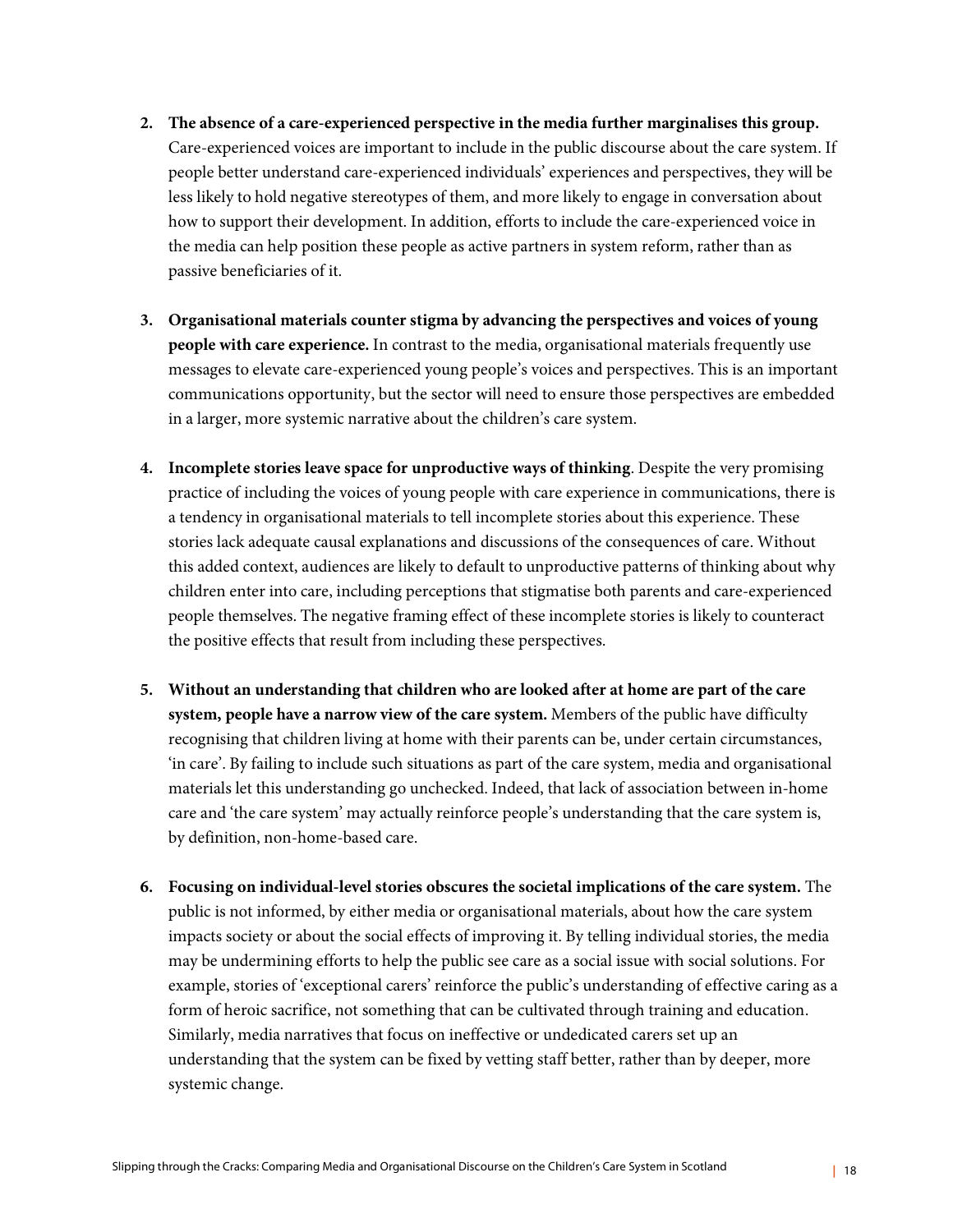- **7. In some ways, media and organisational narratives reinforce negative stereotypes of careexperienced children.** By focusing almost exclusively on the negative outcomes associated with care experience – such as criminal behaviour, mental illness, unemployment or dysfunctional personal relationships – media and organisational narratives are likely to contribute to the ongoing stigmatisation of care-experienced individuals. Without a countervailing explanation of the ways that interventions can address trauma and lead to positive child outcomes, the public is likely to continue to see individuals with care experience as damaged and 'other'.
- **8. The focus on government responsibility has mixed implications.** In both media and organisational materials, it is promising that the government is ascribed significant responsibility for addressing issues with the children's care system. However, when responsibility is limited to funding and does not extend to the need to make substantive changes to the practices and policies that underlie how the system operates, communicators are missing opportunities to build understanding of *how* the system should be changed.

### Recommendations

The following recommendations address the challenges enumerated above and provide opportunities for those working in the sector to enhance the impact of their communications activities. Shifting the media discourse and public conversations about the children's care system is a challenging task. However, as FrameWorks has seen in its work on early childhood (as well as across many other issue areas), an effective core story that is consistently told by different people and backed by important, influential organisations can bring about changes in public conversations over time.16 The following recommendations are offered with the intention of beginning that process.

- **Tell complete stories that identify and align causes, consequences and solutions**. For example, if the causal component is missing and people aren't given an understanding of the structural issues that contribute to children's entry into care, public support for addressing these underlying systemic causes will remain low. Similarly, stories without tangible, actionable ways to improve the children's care system are likely to leave people with a deep sense of fatalism about the potential for change. Complete stories are necessary to build public understanding of how problems arise *and* how they can be addressed.
- **Define the care system widely and consistently.** For the public to understand the care system as a set of interconnected, integrated programmes and services, communicators should use every opportunity to widely define the system and help people see the range of services it provides. This will involve using a range of examples in communications and connecting the term 'care system'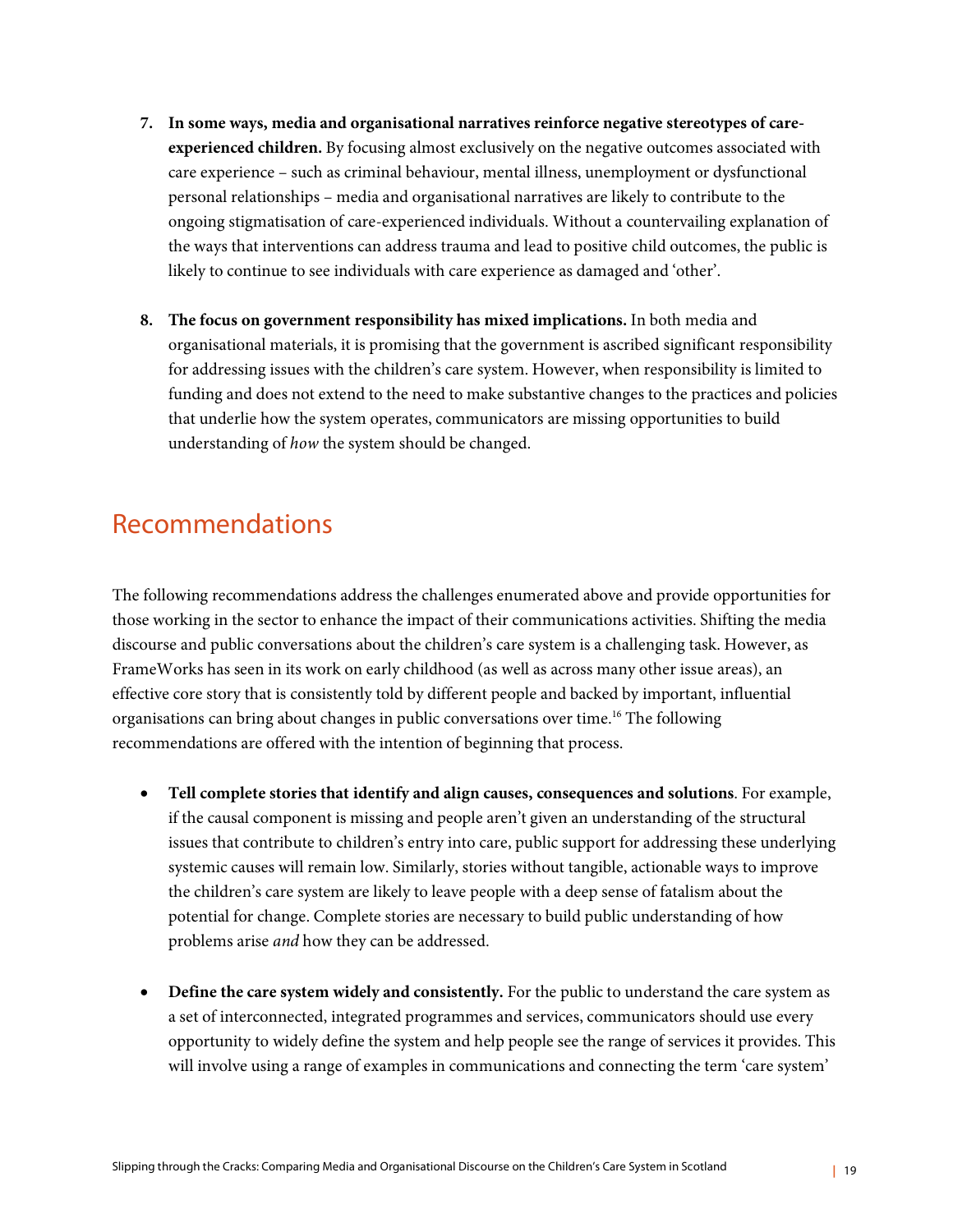to care contexts that the public tends to not think about as being 'in care' (such as children who are looked after at home).

- **Lead with a collective action frame.** In discussions of the children's care system, media and organisational materials often fail to describe why the wellbeing of care-experienced children affects all of society – why this is a *social* issue. To counter the public's tendency to see causes and impacts at the individual level, communicators should speak to values that collectivise responsibility for supporting those within the care system. Other work in this project has shown that members of the Scottish public *can* think about children and care through a social lens, suggesting that media and sector frames can 'activate' this way of thinking. In addition to using values, communicators should reinforce the role of communities and society in supporting careexperienced young people and emphasise the collective benefits of a well-functioning system.
- **Broaden public understanding of the outcomes associated with care experience.** While it may often be appropriate to call attention to the negative outcomes associated with care experience, it must complement a broader strategy of speaking to both risk *and* resilience. The public's perception of care-experienced people as 'broken' is powerful and easily cued, and can lead to unproductive thinking about causes, consequences and solutions. The media and sector agencies should make efforts to communicate that outcomes for care-experienced individuals vary widely and draw attention to the extrinsic and external factors that support resilient outcomes.
- **Incorporate the perspectives of care-experienced individuals consistently and fully.** Experts and advocates underscore the idea that lasting change for Scotland's care-experienced population cannot be achieved without elevating the voices and wisdom of those with firsthand experience of the system. Communicators should continue to make efforts to bring care-experienced voices into their communications wherever possible, including as messengers in communications with the public. Like any other frame element, messengers shape how members of the public understand and interpret messages, helping them answer questions like: 'Who says this is a problem and why should I pay attention to it?', or: 'How do I know the source is credible?'. Campaigners should strive to include care-experienced people in their own communications materials and in the media. In this context, it is important that they are represented as individuals with agency, rather than as passive objects to whom negative events and outcomes accrue.
- **Use the power of explanation to connect causes and solutions.** Media and organisational materials often *describe* a problem or situation (for example, by using lists), without *explaining*  how it works. Communicators should not simply assert the connections between causes, consequences and solutions but rather provide *explanations* of how they are connected – in a clear, logical, step-by-step fashion. This includes making each causal chain in the link explicit; for example, explaining the sequence of events that connects systemic inequalities, like poverty, with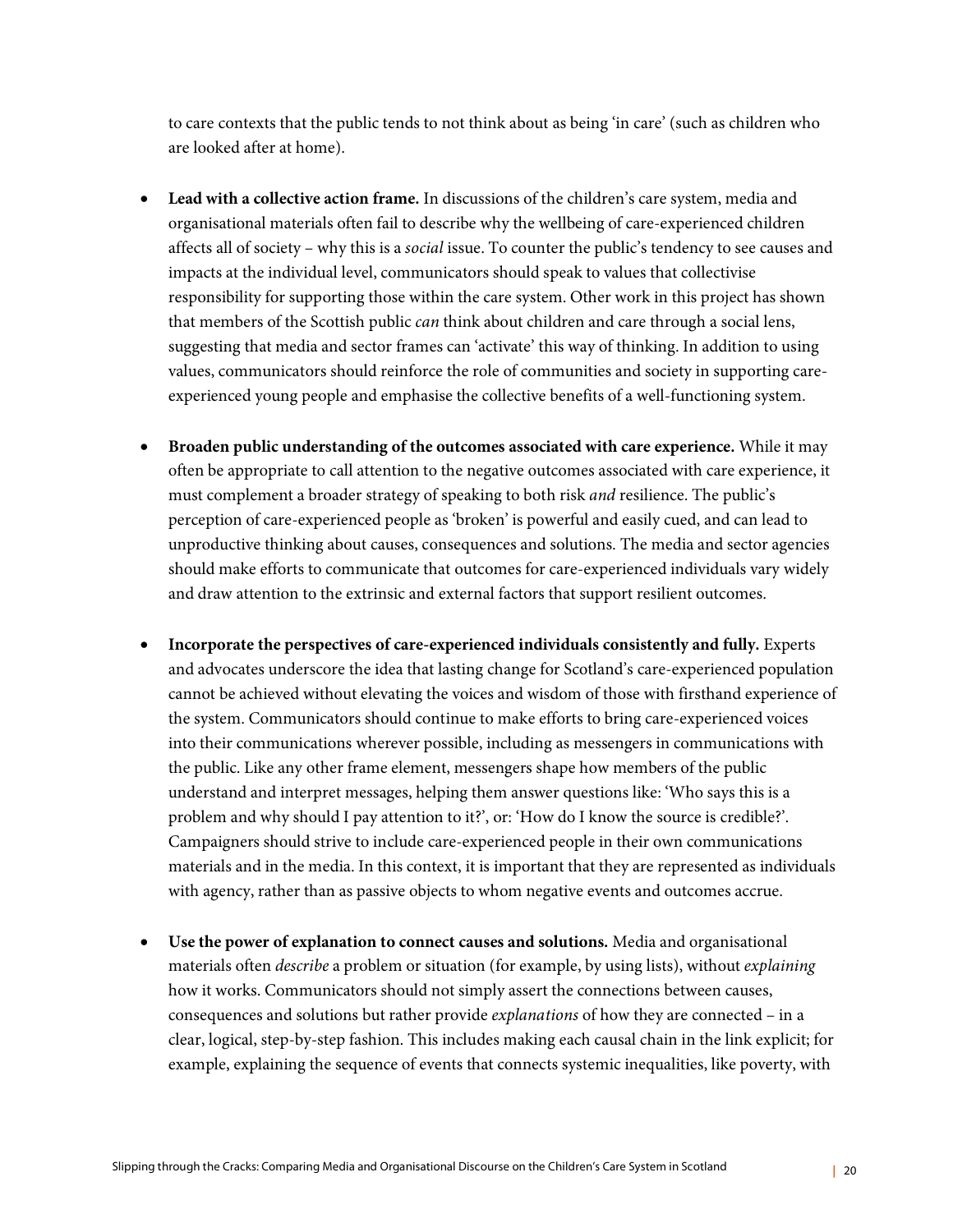parenting behaviours. This will provide a more robust account of *why* and *how* children enter the care system and how specific solutions can address these underlying issues.

### Conclusion

Experts and advocates working to improve the child welfare system face many communications challenges. Chief among them is the ability to not only accurately and effectively explain current problems impacting the system – and their effects on care-experienced young people – but also clearly propose how to address and prevent those issues.

The analysis presented here indicates that the public is receiving information about the problems associated with the system from both media and organisational materials. However, these sources veer towards crisis language – the child welfare system is described as a failure of the Scottish government – or assert problems without presenting solutions of appropriate scale. Furthermore, neither media nor organizational materials explain that addressing problems is a matter of collective responsibility and concern. There is also a dearth of stories about positive outcomes in the system.

This report provides guidance on how to address these problems by telling new stories. These new stories will not only help galvanise public support for changes to the child welfare system but can also reduce stigma and improve how care-experienced people see themselves. Understanding the stories that are currently being told is the first step to telling new ones.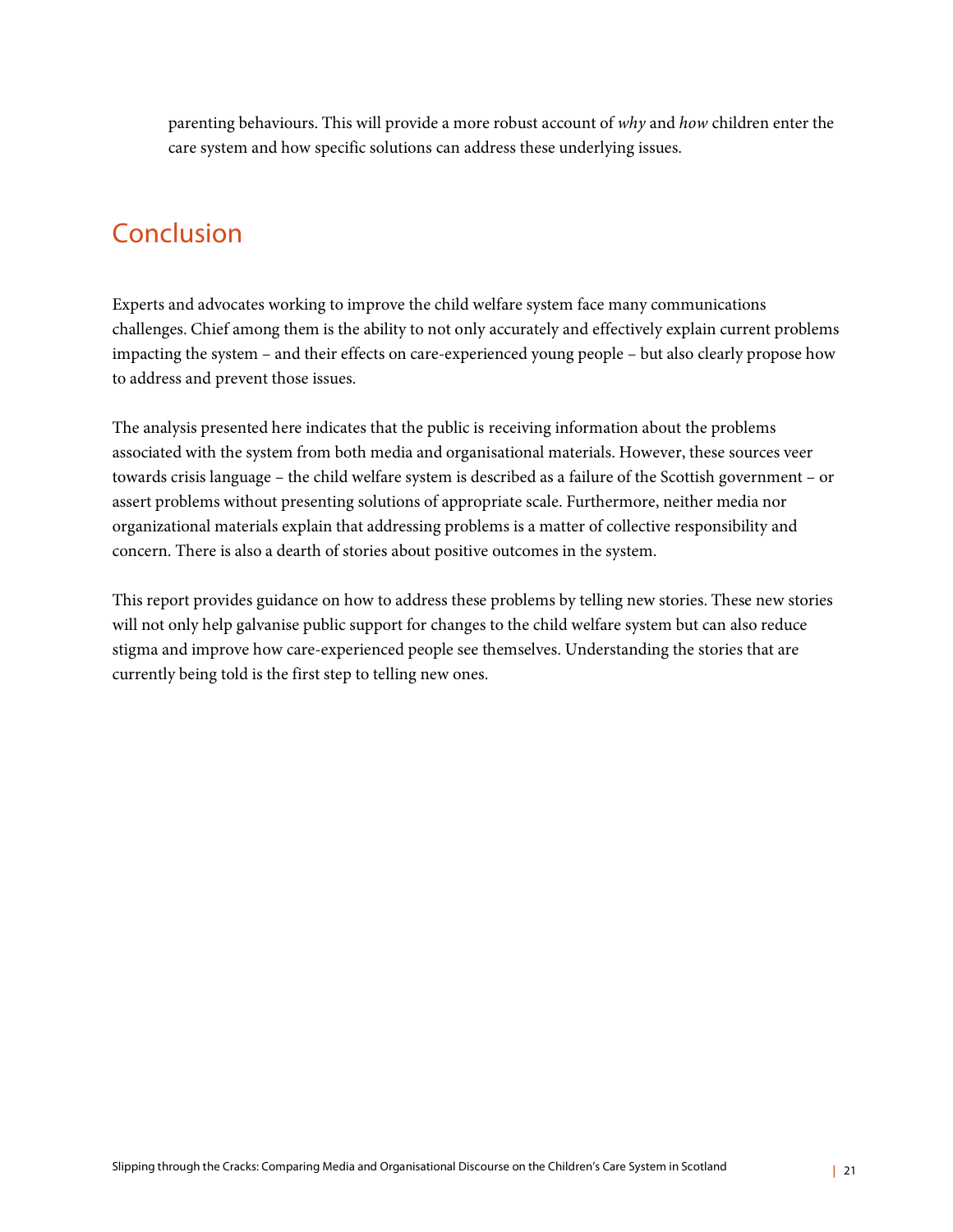# Appendix

Our organisational sample included materials from the following advocacy, policy, research and governmental websites:

- Aberlour
- Action for Children
- Barnardos
- Buttle UK
- Care Inspectorate
- CELCIS
- Center for Youth and Criminal Justice
- $\bullet$  Children 1st
- Children in Scotland
- Children's Hearings Scotland
- Citizens Advice Scotland
- Coalition of Care and Support Providers Scotland
- Convention of Scottish Local Authorities
- CrossReach
- Includem
- Institute for Research in Social Services
- Joseph Rowntree Foundation
- Life Changes Trust
- NHS Health Scotland
- NSPCC
- Prince's Trust
- Robertson Trust
- Scotland's Commissioner for Children and Young People
- Scottish Government
- Scottish Parliament
- Scottish Social Services Council
- Scottish Throughcare and Aftercare Forum
- Scottish Children's Reporter Administration
- Shelter Scotland
- Social Work Scotland
- The Fostering Network
- Who Cares Scotland
- Young Scot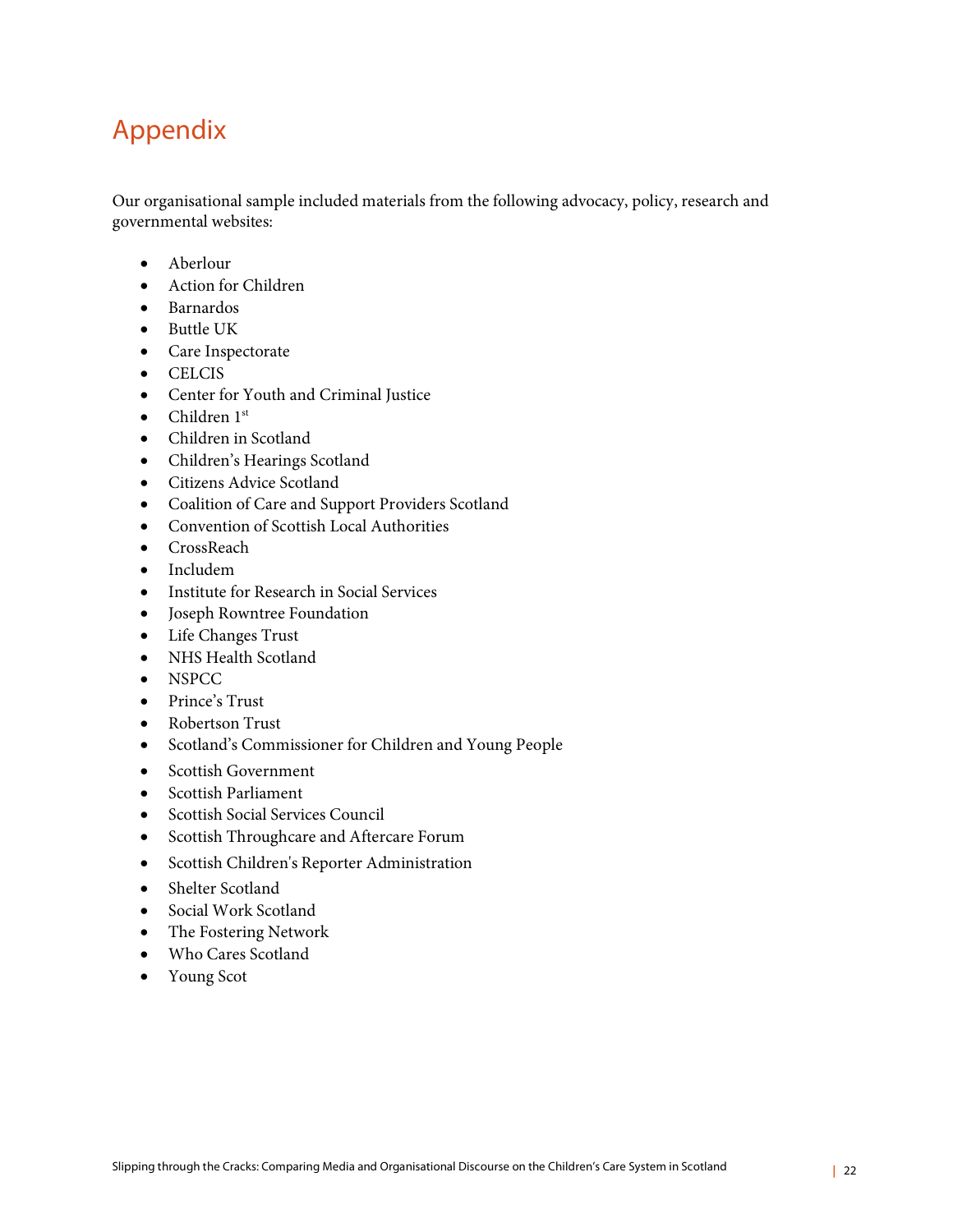

## About the FrameWorks Institute

The FrameWorks Institute is a think tank that advances the nonprofit sector's communications capacity by framing the public discourse about social problems. Its work is based on Strategic Frame Analysis®, a multi-method, multidisciplinary approach to empirical research. FrameWorks designs, conducts, publishes, explains and applies communications research to prepare nonprofit organizations to expand their constituency base, build public will, and further public understanding of specific social issues – the environment, government, race, children's issues and health care, among others. Its work is unique in its breadth, ranging from qualitative, quantitative and experimental research to applied communications toolkits, eWorkshops, advertising campaigns, FrameChecks® and in-depth study engagements. In 2015, it was named one of nine organizations worldwide to receive the MacArthur Foundation's Award for Creative & Effective Institutions. Learn more at www.frameworksinstitute.org.

All rights reserved. No part of this publication may be reproduced, stored in a retrieval system, or transmitted, in any form or by any means, electronic, mechanical, photocopying, recording, or otherwise, without the prior permission of the FrameWorks Institute.

Please follow standard APA rules for citation, with the FrameWorks Institute as publisher.

Busso, D., O'Neil, M., Down, L., & Gibbons, C. (2018). *Slipping through the Cracks: Comparing Media and Organisational Discourse on the Children's Care System in Scotland.* Washington, DC: FrameWorks Institute.

© FrameWorks Institute 2018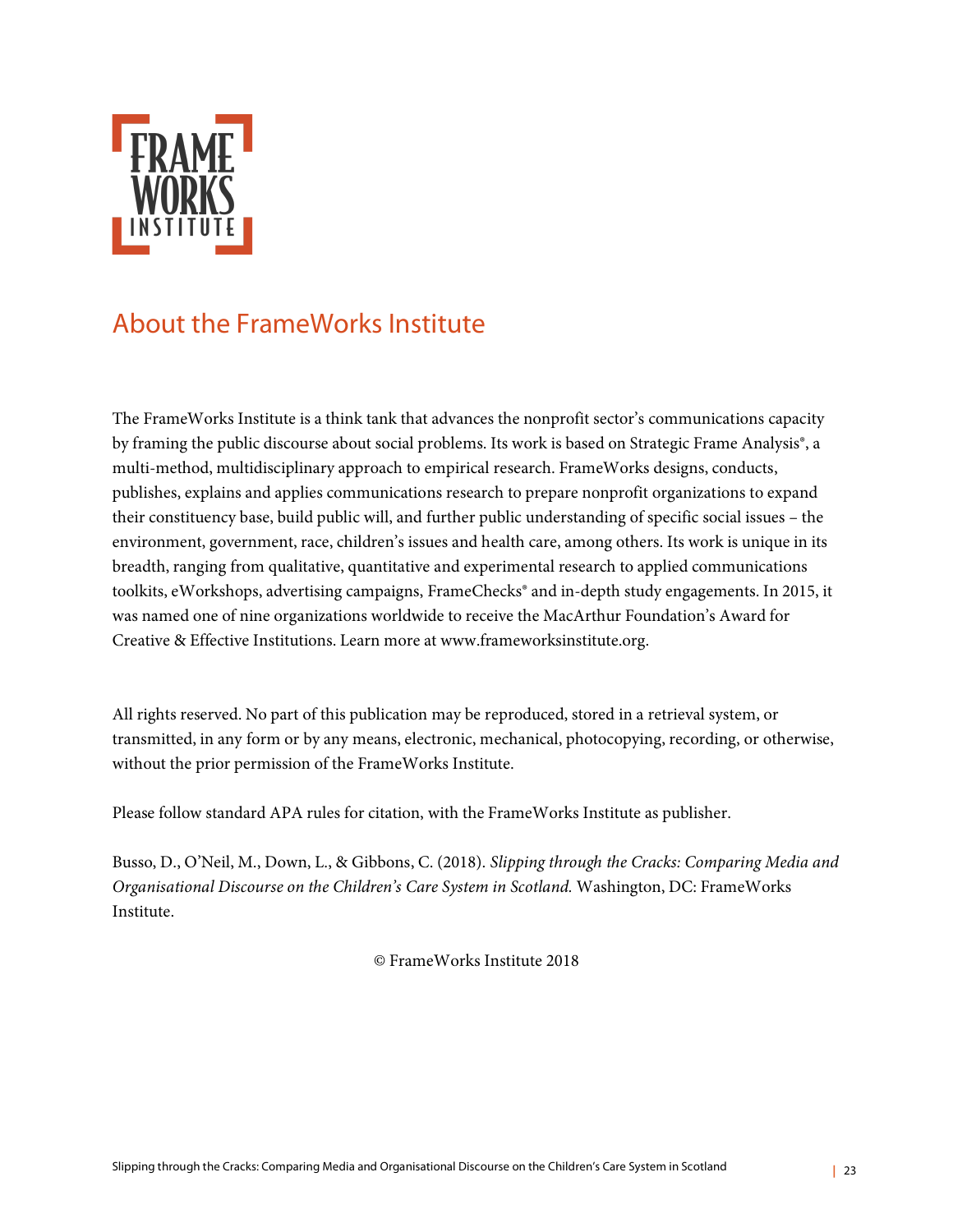### **Endnotes**

- <sup>1</sup> For more information, see the 'expert story' of care experience and the children's care system in Scotland: Gerstein Pineau, M., Kendall-Taylor, N., L'Hote, E. & Busso, D. (2018). *Seeing and Shifting the Roots of Opinion: Mapping the Gaps between Expert and Public Understandings of Care Experience and the Care System in Scotland*. Washington, DC: FrameWorks Institute.
- <sup>2</sup> Gerbner, G., Gross, L., Morgan, M. & Signorielli, N. (1994). Growing up with television: The cultivation perspective. In J. Bryant & D. Zillmann (Eds.). *Media Effects: Advances in Theory and Research* (pp. 17–41). Hillsdale, NJ: Lawrence Erlbaum Associates.
- <sup>3</sup> King, G., Scheer, B., & White, A. (2017). How the news media activate public expression and influence national agendas. *Science, 358*(6364), pp. 776-780.
- <sup>4</sup> Using LexisNexis, the following search terms (including inflection for plural versions etc.) were used to construct the sample: looked after child, care-experienced, foster\*, care system, secure unit, residential care, kinship care, child in care, children's care, young person in care, care leavers, children's home and social work\*.
- <sup>5</sup> This report refers to these items as 'organisational materials'.
- <sup>6</sup> Please note that up to 18 possible codes were available for each narrative component, depending on the component. The examples listed here are only a short subset of the full codebook. Multiple codes of the same type may be applied to a single document. For example, an article that describes both foster care and residential care homes will have both of these 'setting' codes applied to it.
- <sup>7</sup> This section refers to items in the samples as 'materials' and, occasionally, as 'communications' (to refer to an article, blog post, web page or any variety of text included in the analysis).
- <sup>8</sup> To select the appropriate number of classes, a two-class model was fit first and then compared to successive classes to determine the best model fit (up to five latent classes), separately for media and organizational articles. Bayesian Information Criterion and Akaike's Information Criterion, as well as the interpretability of each solution, were used to guide the final selection of classes. Using posterior probabilities, each article was assigned to a class based on the highest probability of class membership.
- <sup>9</sup> Moncur, J. (2016, 20 Aug.). 'Social worker involved with tragic tot Liam Fee accused of bungling cases of SIXTEEN children.' *Daily Record & Sunday Mail*. Retrieved from https://www.dailyrecord.co.uk/news/scottish-news/liam-fee-socialworker-accused-8666589
- <sup>10</sup> Barnardo's Scotland. (2016, 20 Dec.). Barnardo's Scotland briefing for Scottish Government debate on: Improving the care experience for looked after children. Edinburgh: Barnardo's Scotland. Retrieved from http://www.barnardos.org.uk/cym/barnardo\_\_8217\_s\_scotland\_briefing\_for\_scottish\_government\_debate\_on\_improv ing\_the\_care\_experience\_for\_looked\_after\_children.pdf.
- 11Tickle, L. (2016, 7 Jan.). 'The young mothers trapped in a cycle of having babies removed'. *The Guardian*. Retrieved from https://www.theguardian.com/social-care-network/2016/jan/07/young-mothers-trapped-cycle-babies-removed
- <sup>12</sup> Gill, N. (2016, 28 Jun.). ''Only about Half the Mums Who Come through My Door Leave with Their Baby'' *The Guardian*. Retrieved from https://www.theguardian.com/lifeandstyle/2016/jun/25/only-about-half-the-mums-who-comethrough-my-door-leave-with-their-baby.